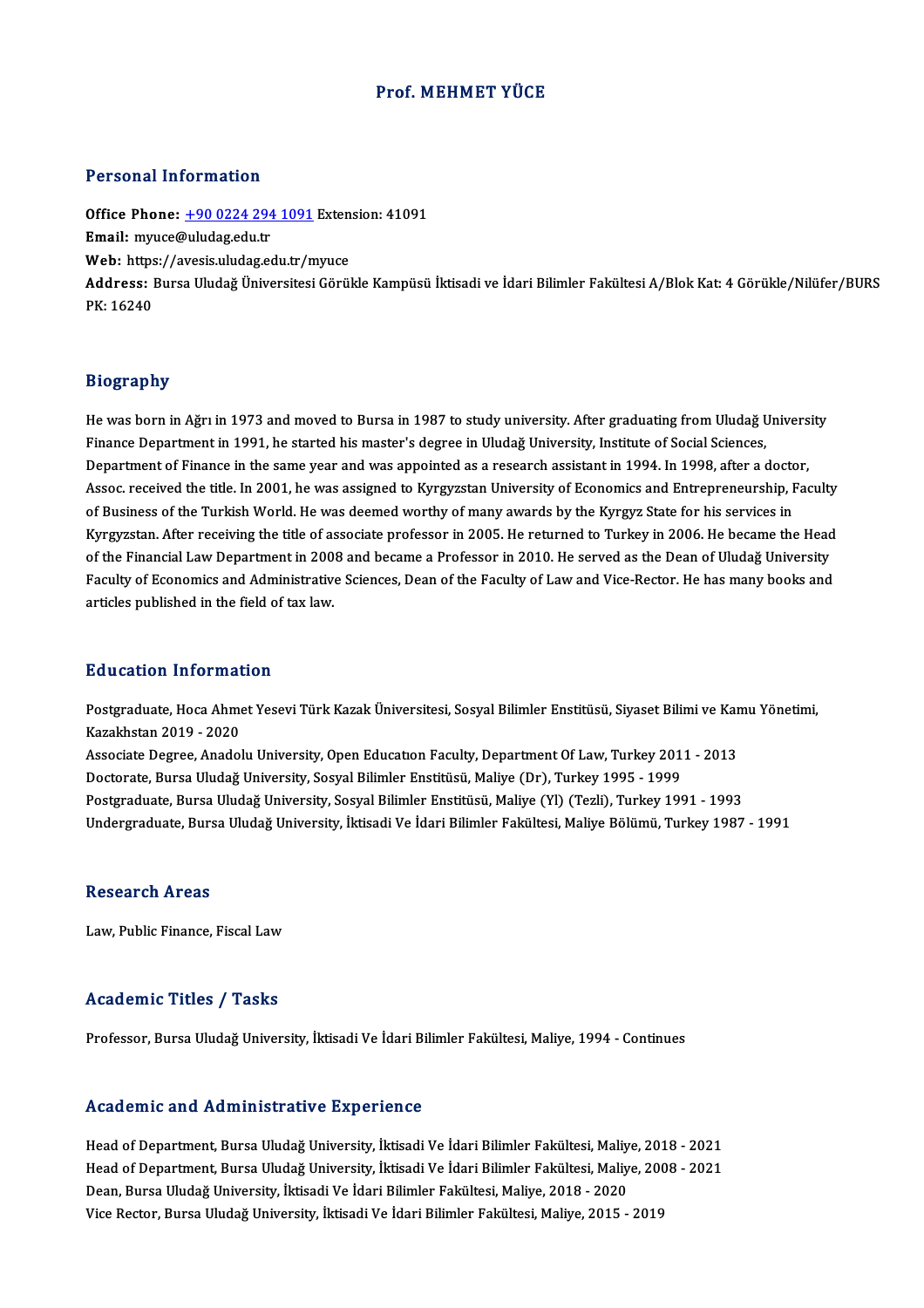Dean, Bursa Uludağ University, İktisadi Ve İdari Bilimler Fakültesi, Maliye, 2015 - 2015<br>Visa Dean, Bursa Uludağ University, İktisadi Ve İdari Bilimler Fakültesi, Maliye, 2015 - 2015 Dean, Bursa Uludağ University, İktisadi Ve İdari Bilimler Fakültesi, Maliye, 2015 - 2015<br>Vice Dean, Bursa Uludağ University, İktisadi Ve İdari Bilimler Fakültesi, Maliye, 2010 - 2013<br>Denuty Heed of Denartment, Bursa Uludağ Deputy Head of Department, Bursa Uludağ University, İktisadi Ve İdari Bilimler Fakültesi, Maliye, 2008 - 2010 Vice Dean, Bursa Uludağ University, İktisadi Ve İdari Bilimler Fakültesi, Maliye, 2010 - 2013<br>Deputy Head of Department, Bursa Uludağ University, İktisadi Ve İdari Bilimler Fakültesi, M<br>Vice Rector, Iktisat ve Girisimcilik Vice Rector, Iktisat ve Girisimcilik Üniversitesi Türk Dünyasi Isletme Fakültesi, 2004 - 2006

#### Courses

Vergi Sorunlarım ve Analizi, Doctorate, 2017 - 2018 TURITUE<br>TÜRK VERGİ SİSTEMİ, Undergraduate, 2017 - 2018<br>TÜRK VERGİ SİSTEMİ, Undergraduate, 2017 - 2018<br>Vergi Denetimi, Bestaraduate, 2017 - 2019 Vergi Sorunlarım ve Analizi, Doctorate, 201<br>TÜRK VERGİ SİSTEMİ, Undergraduate, 2017<br>Vergi Denetimi, Postgraduate, 2017 - 2018<br>İslatmelerin Vergilendirilmesi, Bostaraduate TÜRK VERGİ SİSTEMİ, Undergraduate, 2017 - 2018<br>Vergi Denetimi, Postgraduate, 2017 - 2018<br>İşletmelerin Vergilendirilmesi, Postgraduate, 2017 - 2018<br>Vergilemede Veni Colismeler, Dostarate, 2017 - 2018 Vergi Denetimi, Postgraduate, 2017 - 2018<br>İşletmelerin Vergilendirilmesi, Postgraduate, 2017 - 20<br>Vergilemede Yeni Gelişmeler, Doctorate, 2017 - 2018<br>VERÇİ YARÇILAMA HUYUYU Undergraduate, 2017 İşletmelerin Vergilendirilmesi, Postgraduate, 2017 - 2018<br>Vergilemede Yeni Gelişmeler, Doctorate, 2017 - 2018<br>VERGİ YARGILAMA HUKUKU, Undergraduate, 2017 - 2018<br>Türk Vergi Sistemi ve Anelizi, Postgraduate, 2017 - 2019 Vergilemede Yeni Gelişmeler, Doctorate, 2017 - 2018<br>VERGİ YARGILAMA HUKUKU, Undergraduate, 2017 - 201<br>Türk Vergi Sistemi ve Analizi, Postgraduate, 2017 - 2018<br>Türk VERÇİ SİSTEMLERİ, U Undergraduate, 2017 - 2018 VERGİ YARGILAMA HUKUKU, Undergraduate, 2017 - 2018<br>Türk Vergi Sistemi ve Analizi, Postgraduate, 2017 - 2018<br>TÜRK VERGİ SİSTEMLERİ -II, Undergraduate, 2017 - 2018<br>TÜRK VERGİ SİSTEMLI Undergraduate, 2017 - 2019 Türk Vergi Sistemi ve Analizi, Postgraduate, 2017 - 20<br>TÜRK VERGİ SİSTEMLERİ -II, Undergraduate, 2017 - 2<br>TÜRK VERGİ SİSTEMİ-I, Undergraduate, 2017 - 2018<br>Vergi Sarunları ve Analizi, Destarata, 2017 - 2018 TÜRK VERGİ SİSTEMLERİ -II, Undergraduate, 2017<br>TÜRK VERGİ SİSTEMİ-I, Undergraduate, 2017 - 201<br>Vergi Sorunları ve Analizi, Doctorate, 2017 - 2018<br>Vergi İhtilafları ve Görüm Valları, Restanadusta, 20 TÜRK VERGİ SİSTEMİ-I, Undergraduate, 2017 - 2018<br>Vergi Sorunları ve Analizi, Doctorate, 2017 - 2018<br>Vergi İhtilafları ve Çözüm Yolları, Postgraduate, 2017 - 2018 İÇ HUKUKTA ADR: TAHKİM, ARABULUCULUK, UZLAŞTIRMA VE BİLİRKİŞİ, Postgraduate, 2017 - 2018

#### Advising Theses

YÜCEM.,Applicability of alternative dispute resolutionmethods intax disputes,Postgraduate,D.Keleş(Student),2020 YÜCE M., Concept of proof and commercial books as a means of proof, Postgraduate, E.Altunay(Student), 2019 YÜCE M., Applicability of alternative dispute resolution methods in tax disputes, Postgraduate, D.Keleş(Student<br>YÜCE M., Concept of proof and commercial books as a means of proof, Postgraduate, E.Altunay(Student), 20<br>YÜCE YÜCE M., TÜRKİYE VE TÜRK CUMHURİYETLERİ ARASINDAKİ ÇİFTE VERGİLENDİRMEYİ ÖNLEME ANLAŞMALARININ<br>TİCARİ İLİŞKİLERE ETKİSİ, Postgraduate, E.IŞIK(Student), 2019 YÜCE M., Risk of fraud awareness in business: an empirical analy<br>YÜCE M., TÜRKİYE VE TÜRK CUMHURİYETLERİ ARASINDAKİ ÇİF<br>TİCARİ İLİŞKİLERE ETKİSİ, Postgraduate, E.IŞIK(Student), 2019<br>YÜCE M. The rale of The Provinsial Bank YÜCE M., TÜRKİYE VE TÜRK CUMHURİYETLERİ ARASINDAKİ ÇİFTE VERGİLENDİRMEYİ ÖNLEME ANLAŞMALARININ<br>TİCARİ İLİŞKİLERE ETKİSİ, Postgraduate, E.IŞIK(Student), 2019<br>YÜCE M., The role of The Provincial Bank in financing of municipa

TİCARİ İLİŞKİLERE ETKİSİ, Postgraduate, E.IŞIK(Student), 20<br>YÜCE M., The role of The Provincial Bank in financing of mun<br>services: A case of Bursa, Doctorate, U.Bolaç(Student), 2018<br>YÜCE M. Einancial potification and probl YÜCE M., The role of The Provincial Bank in financing of municipalities and satisfaction analysis of municpalities for bank<br>services: A case of Bursa, Doctorate, U.Bolaç(Student), 2018<br>YÜCE M., Financial notification and p

servic<br>YÜCE<br>2015<br><sup>VÜCE</sup> YÜCE M., Financial notification and problems in the framework of high court decisions, Postgraduate, M.ÇELİK(Stude<br>2015<br>YÜCE M., Devlet muhasebesinin Türkiyedeki tarihsel gelişimi ve tahakkuk esaslı devlet muhasebesinin ka

2015<br>YÜCE M., Devlet muhasebesinin Türkiyedeki tarihsel gelişimi ve tahakkuk esaslı devlet muhasebesinin karşılaştırmalı<br>olarak analizi, Postgraduate, A.GÜVEN(Student), 2015 YÜCE M., Devlet muhasebesinin Türkiyedeki tarihsel gelişimi ve tahakkuk esaslı devlet muhasebesinin karşılaştırn<br>olarak analizi, Postgraduate, A.GÜVEN(Student), 2015<br>YÜCE M., First examination in cases as to tax disputes a

olarak analizi, Postgraduate, A.GÜVEN(St.<br>YÜCE M., First examination in cases as to<br>Doctorate, O.SARIASLAN(Student), 2014<br>VÜCE M. According to Turkish tay system YÜCE M., First examination in cases as to tax disputes and legal nature of decisions made upon first examination<br>Doctorate, O.SARIASLAN(Student), 2014<br>YÜCE M., According to Turkish tax system duties and obligations of bank

Doctorate, O.SARIASLAN(Student), 2014<br>YÜCE M., According to Turkish tax system duties and obligations of banks, Doctorate, G.SÜMER(Student), 2013<br>YÜCE M., The function of the instution through transfor prising, problem, Po YÜCE M., According to Turkish tax system duties and obligations of banks, Doctorate, G.SÜMER(Student), 2013<br>YÜCE M., The function of the instution of ombudsman in solving tax problem, Postgraduate, A.BEYCE(Student), 2012<br>Y YÜCE M., The function<br>YÜCE M., Disguised pro<br>H.AŞA(Student), 2010<br>YÜCE M. The tay audit YÜCE M., Disguised profit distribution through transfer pricing, problems faced and solution suggestion<br>H.AŞA(Student), 2010<br>YÜCE M., The tax audit technics in Turkey and the tax auditing supported with computer, Postgradu

H.AŞA(Student), 2010<br>YÜCE M., The tax audit te<br>İ.HAKKI(Student), 2009

# Articles Published in Journals That Entered SCI, SSCI and AHCI Indexes

rticles Published in Journals That Entered SCI, SSCI and AHCI Indexe<br>I. Prevalence of Depression, Anxiety, Stress, and Anger in Turkish Prisoners<br>UNIVER Y VUCE M. RAYRAM ARLIN, Bilsel N. I. Prevalence of Depression, Anxiety, Stress, and Anger in Turkish Prisoners<br>ÜNVER Y., YÜCE M., BAYRAM ARLI N., Bilgel N. JOURNAL OF FORENSIC SCIENCES, vol.58, no.5, pp.1210-1218, 2013 (Journal Indexed in SCI)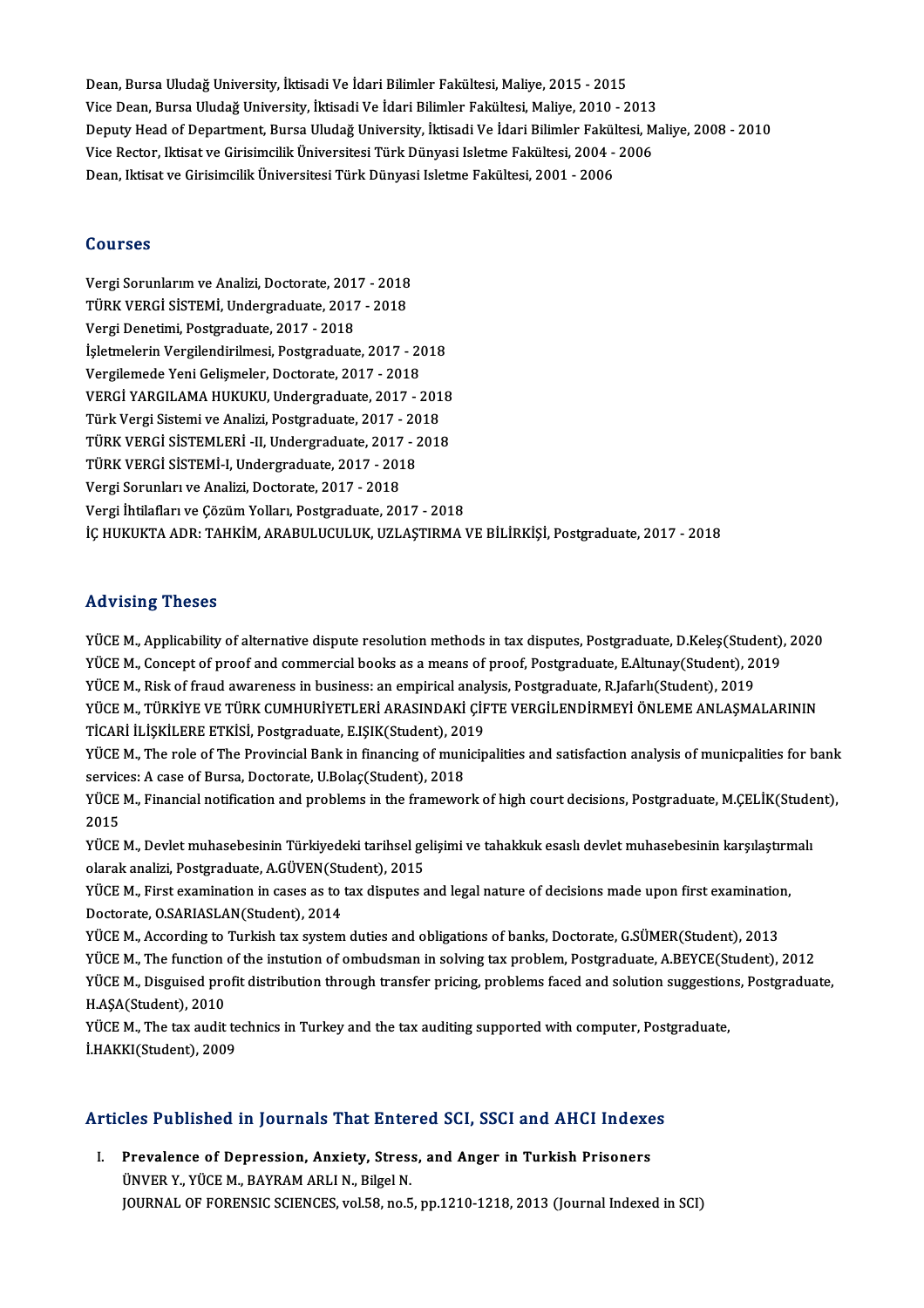# Articles Published in Other Journals

|       | <b>Articles Published in Other Journals</b>                                                                         |
|-------|---------------------------------------------------------------------------------------------------------------------|
| L     | İslâm Ekonomisinde Temel İlkeler                                                                                    |
|       | YÜCE M.                                                                                                             |
|       | İlahiyat Akademi Dergisi, no.13, pp.57-96, 2021 (Refereed Journals of Other Institutions)                           |
| П.    | Mali Düşünce Sisteminde Yoksulluk Kavramına Bakış Ve Yoksulluğun Giderilmesine Yönelik Çözüm                        |
|       | Önerileri                                                                                                           |
|       | AKBULUT N., YÜCE M.                                                                                                 |
|       | International Journal of Social Inquiry, vol.14, no.1, pp.27-52, 2021 (Refereed Journals of Other Institutions)     |
| III.  | İşletmelerde Vergi Yönetimi ve Konuya İlişkin Uluslararası Gelişmeler                                               |
|       | YÜCE M, KELEŞ D                                                                                                     |
| IV.   | Maliye Çalışmaları Dergisi, no.65, pp.151-176, 2021 (Refereed Journals of Other Institutions)                       |
|       | Vergi Hukukunda Tebligat Usulleri Muhatabın Önemi                                                                   |
|       | Çelik M., Yüce M.                                                                                                   |
|       | Uyuşmazlık Mahkemesi Dergisi, vol.8, no.16, pp.139-162, 2020 (Other Refereed National Journals)                     |
| V.    | Özbek Türklerinin Milli Geleneklerine Genel Bakış<br>YÜCE M., KHAMRABAEVA L.                                        |
|       | Akademik Bakış, pp.319-341, 2020 (Refereed Journals of Other Institutions)                                          |
| VI.   | Mali Suçlarla Kurumsal Mücadele ve Bazı Ülke Örnekleri                                                              |
|       | YÜCE M, AKKAYA H.                                                                                                   |
|       | Akdeniz Üniversitesi Uygulamalı Bilimler Fakültesi Dergisi, vol.2, no.2, pp.40-61, 2020 (Refereed Journals of Other |
|       | Institutions)                                                                                                       |
| VII.  | Vergi hukukunda Takdir Komisyonu Kararlarının Dava Konusu Edilebilirliği                                            |
|       | YÜCE M., ÇİMEN G.                                                                                                   |
|       | Vergi Sorunları, no.371, pp.23-36, 2019 (Other Refereed National Journals)                                          |
| VIII. | AHLAKİ TEMELLERE DAYANAN İSLAM EKONOMİSİ SİSTEMİNDE DEVLETİN ROLÜ                                                   |
|       | Yüce M., Çelik M.                                                                                                   |
|       | Akademik Bakış, no.69, pp.120-136, 2018 (Refereed Journals of Other Institutions)                                   |
| IX.   | BEPS EYLEMI KAPSAMINDA DIJITAL EKONOMININ VERGILENDIRILMESINE ILIŞKIN ALINAN                                        |
|       | ÖNLEMLER                                                                                                            |
|       | YUCE M. AKBULUT N.                                                                                                  |
|       | Akademik Bakış, no.68, pp.105-123, 2018 (Refereed Journals of Other Institutions)                                   |
| X.    | Solution Recommendations To The Problems That Can Be Faced During The Implementation Of                             |
|       | Electronic Notification At Turkish Tax System                                                                       |
|       | YÜCE M, ÇELİK M.                                                                                                    |
|       | Balkan and Near Eastern Journal of Social Sciences, vol.2, no.4, pp.67-79, 2016 (Refereed Journals of Other         |
|       | Institutions)                                                                                                       |
| XI.   | Yargı Kararı Çerçevesinde Defter ve Belgelerin İbraz Zorunluluğu<br>YÜCE M.                                         |
|       | Vergi Dünyası, no.421, 2016 (Other Refereed National Journals)                                                      |
| XII.  | Damga Vergisi Kanunu Çerçevesinde Sözleşmelerle İlgili Özel Durumlar                                                |
|       | YÜCE M, KIZILER N.                                                                                                  |
|       | Gümrük V e Ticaret Dergisi, vol.3, no.8, pp.8, 2016 (Other Refereed National Journals)                              |
| XIII. | INVESTMENTS AND INVESTMENT INCENTIVES IN THE BALKAN STATES                                                          |
|       | YÜCE M., MERCİMEK F.                                                                                                |
|       | Annals of 'Constantin Brancusi' University of Targu-Jiu. Economy Series, pp.53-64, 2016 (Refereed Journals of       |
|       | Other Institutions)                                                                                                 |
| XIV.  | Kazak Türklerinde Evlenme Geleneği                                                                                  |
|       | YÜCE M., Kokybassova Saygı G.                                                                                       |
|       | Yeni Türkiye, no.54, pp.1640-1654, 2013 (National Non-Refereed Journal)                                             |
| XV.   | Mükelleflerin E Vergileme Sistemini Benimsemelerini Etkileyen Faktörlerin Analizi Bursa Araştırması                 |
|       |                                                                                                                     |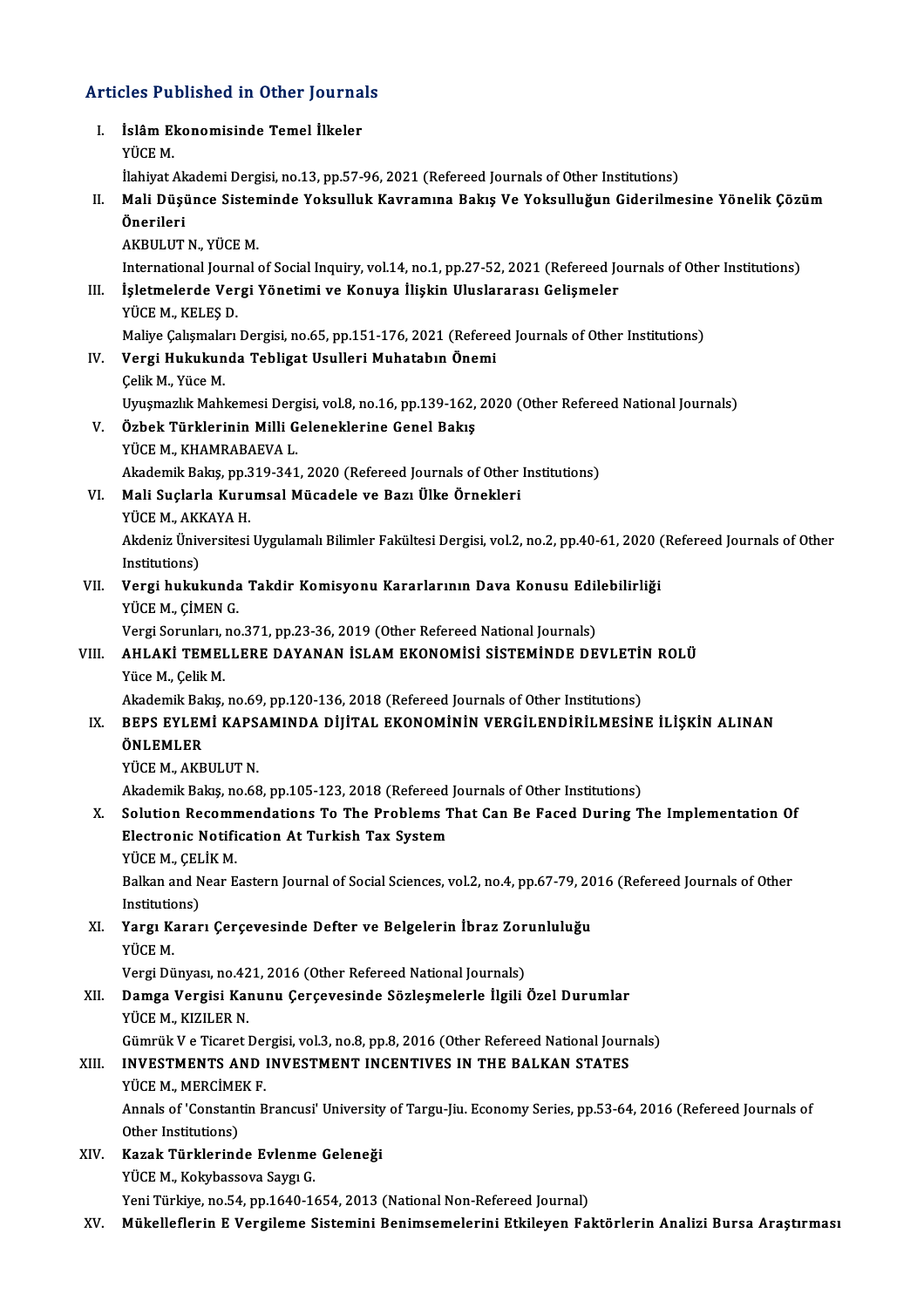DEMİRBAŞT.,GERÇEKA.,GİRAYF.,YÜCEM.,OĞUZLARA.

DEMİRBAŞ T., GERÇEK A., GİRAY F., YÜCE M., OĞUZLAR A.<br>Uludağ Üniversitesi İktisadi ve İdari Bilimler Fakültesi Dergisi, vol.31, no.1, pp.59-84, 2012 (Refereed Journals of DEMİRBAŞ T., GERÇ<br>Uludağ Üniversitesi<br>Other Institutions)<br>Onte Asya Türk G

### Uludağ Üniversitesi İktisadi ve İdari Bilimler Fakültesi Dergisi, vol.31, no.1, pp.59-84, 2012 (Refereed Journa<br>Other Institutions)<br>XVI. Orta Asya Türk Cumhuriyetlerinde Sosyo Ekonomik Boyutlarıyla Yoksulluk Olgusu Üzerine Other Institutions<br>Orta Asya Türk<br>Değerlendirme<br><sup>VÜCE M</sup> Orta As<br>Değerle<br>YÜCE M.<br><sup>Illuslara</sup> Değerlendirme<br>YÜCE M.<br>Uluslararası Hakemli Sosyal Bilimler E-Dergisi, no.10, pp.1-23, 2010 (Refereed Journals of Other Institutions)<br>Kırgız Türklerinde Evlenme Celeneği YÜCE M.<br>Uluslararası Hakemli Sosyal Bilimler E-Den<br>XVII. Kırgız Türklerinde Evlenme Geleneği<br>VÜCE M. Deshayaya B Uluslararası Hakemli S<mark>o</mark><br>Kırgız Türklerinde E<br>YÜCE M., Dosbayeva B.<br>Modern Türklük Arastı Kırgız Türklerinde Evlenme Geleneği<br>YÜCE M., Dosbayeva B.<br>Modern Türklük Araştırmaları Dergisi, vol.4, no.1, pp.7-24, 2007 (Refereed Journals of Other Institutions)<br>Kırgız Cumburiyeti'yunda Esaliyet Göstaran İslatmaların T YÜCE M., Dosbayeva B.<br>Modern Türklük Araştırmaları Dergisi, vol.4, no.1, pp.7-24, 2007 (Refereed Journals of Other Institutions)<br>XVIII. Kırgız Cumhuriyeti'xxnde Faaliyet Gösteren İşletmelerin Tabi Oldukları Vergisel Mükell Modern<br><mark>Kırgız C</mark><br>YÜCE M.<br>Akadami Kırgız Cumhuriyeti'xxnde Faaliyet Gösteren İşletmelerin Tabi Oldukla<br>YÜCE M.<br>Akademik Bakış, no.2, pp.1-13, 2004 (Refereed Journals of Other Institutions)<br>Kinsusistan'uuda Mükallaflarin Vargi Kasuranlara Bakısı YÜCE M.<br>Akademik Bakış, no.2, pp.1-13, 2004 (Refereed Journals of Othe<br>XIX. KIrgızistan'xxda Mükelleflerin Vergi Kaçıranlara Bakışı<br>YÜCE M Akademi<br><mark>KIrgızis</mark><br>YÜCE M.<br>Akademi KIrgızistan'xxda Mükelleflerin Vergi Kaçıranlara Bakışı<br>YÜCE M.<br>Akademik Bakış, no.4, pp.1-11, 2004 (Refereed Journals of Other Institutions)<br>Filmi Hoklar ve Bunların Tolif Kazansı İstianası Kazasındaki Dunumu YÜCE M.<br>Akademik Bakış, no.4, pp.1-11, 2004 (Refereed Journals of Other Institutions)<br>XX. Fikri Haklar ve Bunların Telif Kazancı İstisnası Karşısındaki Durumu<br>YÜCE M. Akademi<br><mark>Fikri Ha</mark><br>YÜCE M.<br>Mali Gör Fikri Haklar ve Bunların Telif Kazancı İstisnası Karşısındak<br>YÜCE M.<br>Mali Çözüm, no.53, 2000 (Refereed Journals of Other Institutions)<br>Versilame İlkalari ve Ekanomik Kanianktür Asısından Danı YÜCE M.<br>Mali Çözüm, no.53, 2000 (Refereed Journals of Other Institutions)<br>XXI. Vergileme İlkeleri ve Ekonomik Konjonktür Açısından Deprem Vergilerinin Genel Bir<br>Değerlendinmesi Mali Çözüm, no.53,<br>Vergileme İlkeler<br>Değerlendirmesi<br><sup>VÜCE M</sup> Vergilei<br>Değerle<br>YÜCE M.<br>Mevzuat De<mark>ğerlendirmesi</mark><br>YÜCE M.<br>Mevzuat Dergisi, no.21, 1999 (Other Refereed National Journals)<br>Mükalleflerin Vergive Yaklasımı Asısından Türk Vergi Sist YÜCE M.<br>Mevzuat Dergisi, no.21, 1999 (Other Refereed National Journals)<br>XXII. Mükelleflerin Vergiye Yaklaşımı Açısından Türk Vergi Sisteminin Değerlendirilmesi<br>CERCEK A YÜCE M Mevzuat Dergisi, no.<br><mark>Mükelleflerin Ver</mark>g<br>GERÇEK A., YÜCE M.<br>Pursa Tisaret ve San Mükelleflerin Vergiye Yaklaşımı Açısından Türk Vergi Sisteminir<br>GERÇEK A., YÜCE M.<br>Bursa Ticaret ve Sanayi Odası, 1998 (Other Refereed National Journals)<br>Mükellefin Vergiye Yaklasımını Pelirleyen Fektörler İle İlgili Am GERÇEK A., YÜCE M.<br>Bursa Ticaret ve Sanayi Odası, 1998 (Other Refereed National Journals)<br>XXIII. Mükellefin Vergiye Yaklaşımını Belirleyen Faktörler İle İlgili Ampirik Bir Çalışma<br>YÜCE M., GERÇEK A. Bursa Ticaret ve Sanayi Odası, 1998 (Other Refereed National Journals)

Sayıştay Dergisi, no.28, 1998 (Other Refereed National Journals)

#### Books&Book Chapters

- ooks & Book Chapters<br>I. Vergi Kaçakçılığı Suçu ve Yargılama Usulü<br> <sup>vüce M</sup> **Vergi K**<br>Vergi K<br>YÜCE M. Ver<mark>gi Kaçakçılığı S</mark>u<br>YÜCE M.<br>Adalet, Ankara, 2021<br>Vergi Planlama Bah Adalet, Ankara, 2021
- YÜCE M.<br>Adalet, Ankara, 2021<br>II. **Vergi Planlama Rehberi**<br>YÜCE M. MuhasebeTR, Bursa, 2021
- YÜCE M.<br>MuhasebeTR, Bursa, 2021<br>III. Vergi Denetim Hukuku (İçtihatlar ve Örnekler)<br>VÜCE M. VÜCELEN İ. H MuhasebeTR, Bursa, 20<br><mark>Vergi Denetim Hukul</mark><br>YÜCE M., YÜCELEN İ. H.<br>Ekin Basım Yayın Dağıtı Vergi Denetim Hukuku (İçtihatlar v<br>YÜCE M., YÜCELEN İ. H.<br>Ekin Basım Yayın Dağıtım, Bursa, 2021<br>Türk Vergi Sistemi 2021 YÜCE M., YÜCELEN İ. H.<br>Ekin Basım Yayın Dağıtım, Bursa<br>IV. **Türk Vergi Sistemi 2021**<br>ŞENYÜZ D., YÜCE M., GERÇEK A. Ekin Basım Yayın Dağıtım, Bursa, 2021
- Ekin Yayınevi, Bursa, 2021 SENYÜZ D., YÜCE M., GERÇEK A.<br>Ekin Yayınevi, Bursa, 2021<br>V. Vergi Hukuku Genel Hükümler 2021<br>SENYÜZ D. VÜCE M. GERCEK A.
- Ekin Yayınevi, Bursa, 2021<br>Vergi Hukuku Genel Hüküml<br>ŞENYÜZ D., YÜCE M., GERÇEK A.<br>Ekin Yayınevi, Bursa, 2021 ŞENYÜZ D., YÜCE M., GERÇEK A.<br>Ekin Yayınevi, Bursa, 2021
- ŞENYÜZ D., YÜCE M., GERÇEK A.<br>Ekin Yayınevi, Bursa, 2021<br>VI. Sosyo-Ekonomik Yönüyle Kırgızistan ve Kırgız Türkleri<br>VÜCE M Ekin Yay<br>Sosyo-<mark>E</mark><br>YÜCE M.<br>Türk Dü Sosyo-Ekonomik Yönüyle Kırgızistan ve Kı<br>YÜCE M.<br>Türk Dünyası Araştırmalar Vakfı, İstanbul, 2021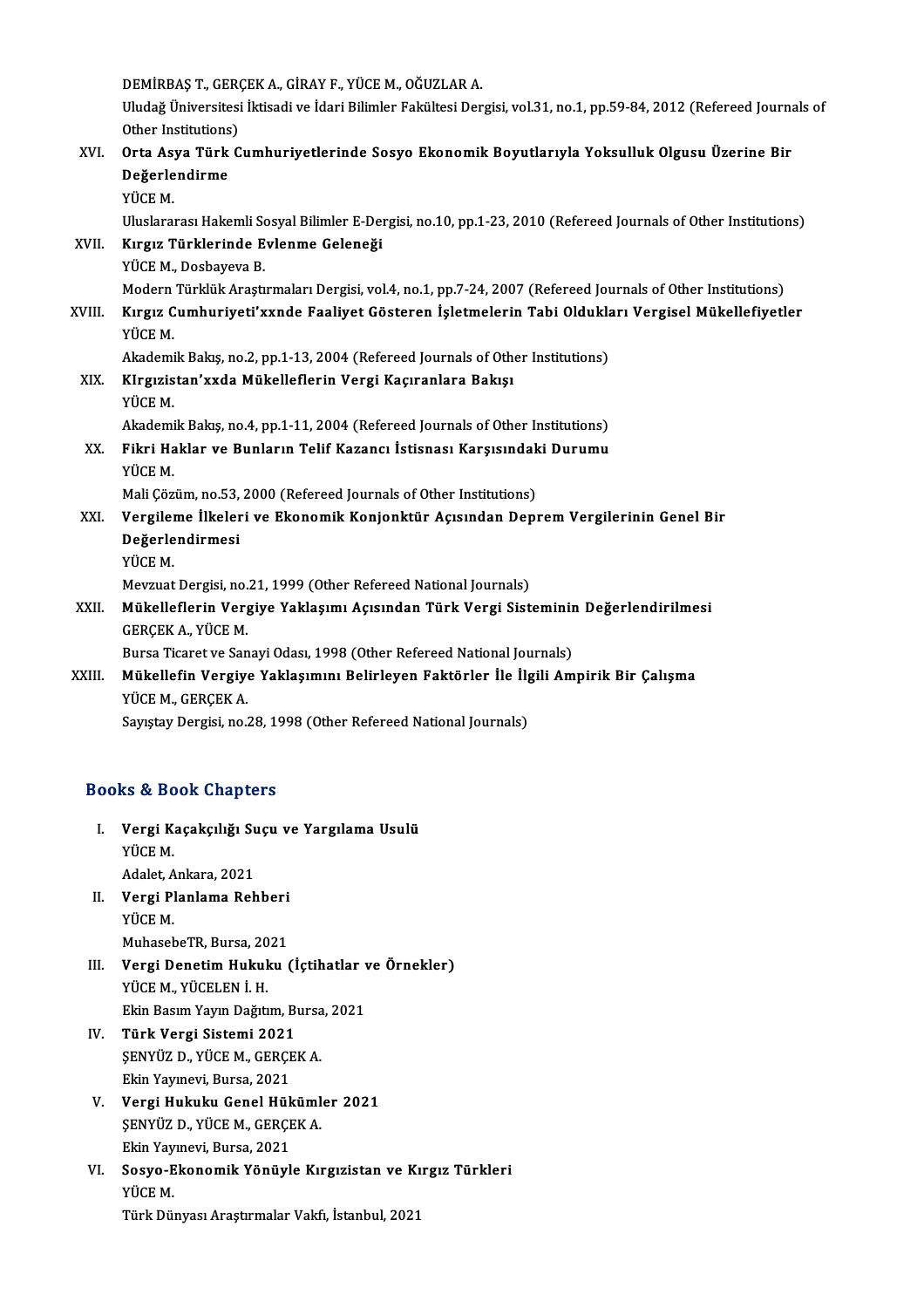| VII.   | Geçici Vergiye Uygulanan Vergi Ziyaı Cezasının Anayasaya Uygunluğuna İlişkin Değerlendirme<br>YÜCE M.                                                          |
|--------|----------------------------------------------------------------------------------------------------------------------------------------------------------------|
|        | in: Anayasa Yargısı ve Maliye, Abdullah TEKBAŞ, Betül HAYRULLAHOĞLU, Editor, Oniki Lehva, İstanbul, pp.1-30,<br>2021                                           |
| VIII.  | COVID-19 Pandeminin Türk Bütçr Sistemine Etkisi<br>YÜCE M.                                                                                                     |
|        | in: Covid-19 Sürecinde Sosyoekonomik ve Politik İncelemeler, Nigar Demircan Çakar, Mehmet Akif Öncü, Ayfer                                                     |
| IX.    | Gedikli, Editor, Umuttepe Yayıevi, Kocaeli, pp.231-250, 2021<br>COVID-19 PANDEMİSİNİN TETİKLEDİĞİ DİJİTALLEŞME SÜRECİNİN VERGİ HUKUKUNA YANSIMALARI            |
|        | YÜCE M, KELEŞ D.<br>in: PANDEMİNİN MALİ ANALİZİ, MUTLU YORULDU, AHMET ARSLAN, Editor, Gazi Kitabevi Tic. Ltd. Şti., Ankara,                                    |
| X.     | pp 1-32, 2021<br>Türkiye - Kazakistan İlişkilerinin Ekonomik Boyutu                                                                                            |
|        | YÜCE M.<br>in: Türkiye - Kazakistan İlişkileri, Hasan Acar, Editor, Nobel Yayınları, Bursa, pp.211-244, 2021                                                   |
| XI.    | Vergi Denetim Sürecinde Vergi Yönetimi<br>YÜCE M                                                                                                               |
|        | in: Sigortacılık, Finans Ve Vergi Üzerine Bazı Yaklaşımlar Ve Sorunlar, Gökhan Sümer, Editor, Ekin Basım Yayın<br>Dağıtım, Bursa, pp.1-14, 2021                |
| XII.   | Suudi Arabistan'da Katılım Bankacılığı ve Tarihsel Gelişimi                                                                                                    |
|        | Eryılmaz F, Yüce M.<br>Gece Kitaplığı, Ankara, 2020                                                                                                            |
| XIII.  | Türk Vergi Sistemi<br>ŞENYÜZ D., YÜCE M., GERÇEK A.                                                                                                            |
|        | Ekin Basım Yayın Dağıtım, Bursa, 2020                                                                                                                          |
| XIV.   | Vergi Hukuku<br>ŞENYÜZ D., YÜCE M., GERÇEK A.                                                                                                                  |
| XV.    | Ekin Basım Yayın Dağıtım, Bursa, 2020<br>Geçmişten Günümüze Sosyo-Ekonomik Yapısıyla Bursa                                                                     |
|        | YÜCE M<br>in: Vergi ve Sosyo-Ekonomik Göstergeler Çerçevesinde Türkiye, Ersan Öz, Ş.Şehnaz Altuakar, Selçuk Burukoğlu,                                         |
|        | Editor, Ekin Basın Yayın Dağıtım, Bursa, pp.391-430, 2020<br>Türkiye-Kırgızistan İlişkileri                                                                    |
| XVI.   | YÜCE M.                                                                                                                                                        |
|        | in: Geçmişten Günümüzü Türkiye-Orta Asya İlişkileri, Hasan Acar, Editor, Nobel Akademik Yayıncılık Eğitim<br>Danışmanlık Tic. Ltd Şti, Bursa, pp.177-173, 2020 |
| XVII.  | Vergilemede Engelli Mükelleflere Yönelik Engelsiz Altyapı Çalışması Önerileri<br>YÜCE M, ÇELİK M                                                               |
|        | in: Bilişim Çağında Vergi Hukuku, Ersan ÖZ, Mustafa Göktuğ KAYA, Editor, Ekin Basın Yayım Dağıtım, Bursa, pp.31-<br>50,2020                                    |
| XVIII. | Vergi Hukuku (Genel Hükümler)<br>GERÇEK A, YÜCE M, ŞENYÜZ D.                                                                                                   |
|        | Ekin Basın Yayın Dağıtım, 2019                                                                                                                                 |
| XIX.   | Türk Vergi Sistemi<br>ŞENYÜZ D., YÜCE M., GERÇEK A.                                                                                                            |
|        | Ekin Basım Yayın Dağıtım, Bursa, 2019                                                                                                                          |
| XX.    | Anayasa Mahkemesi ve AİHM Kararları Işığında Vergi Davalarında Bireysel Başvuru Rehberi<br>YÜCE M.                                                             |
|        | Ekin Basım Yayın Dağıtım, Bursa, 2019                                                                                                                          |
| XXI.   | Yoksulluğu Azaltma Çabalarının Etkinliğinin Değerlendirilmesi<br>YÜCE M., AKBULUT N.                                                                           |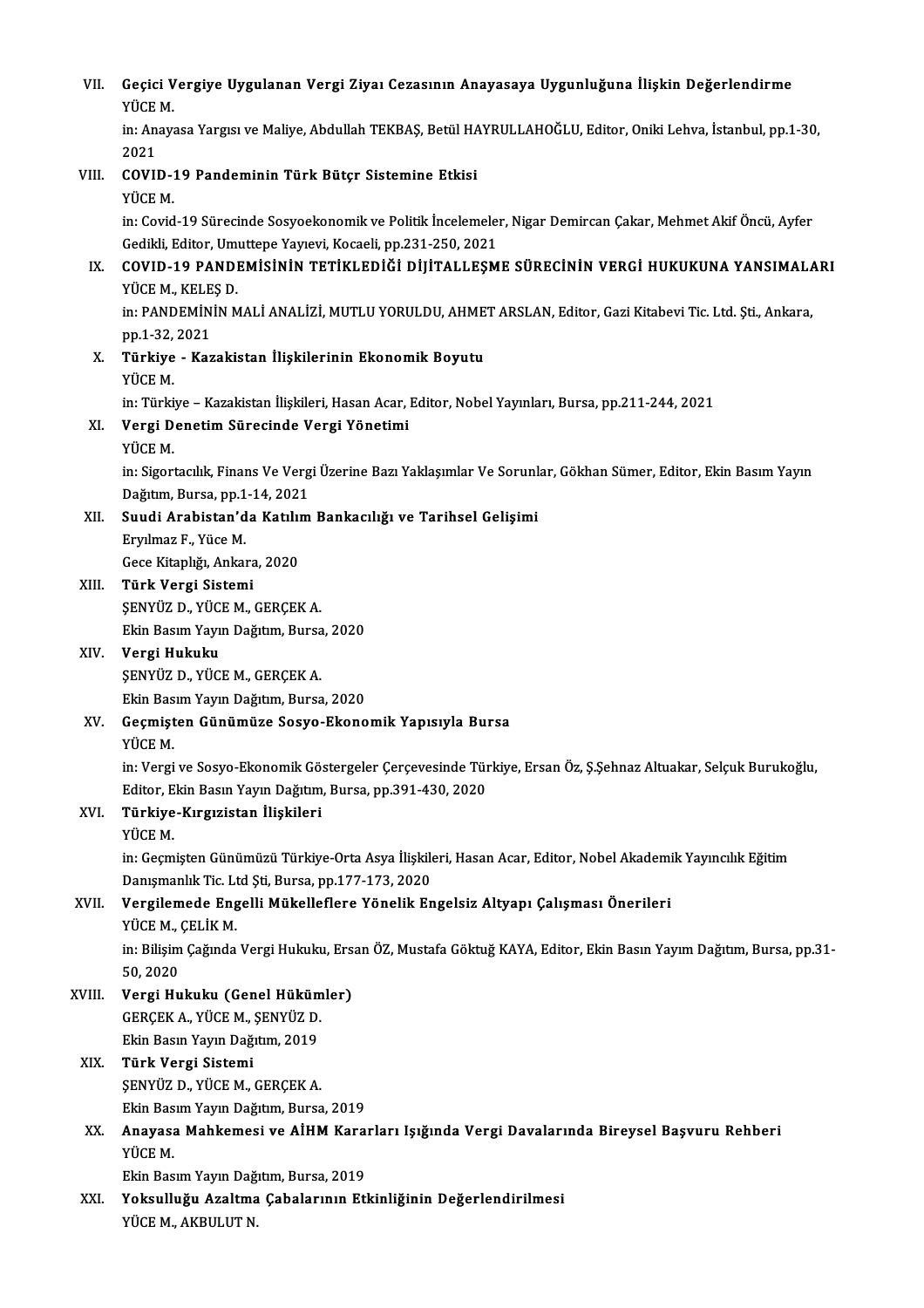in: Yeni Ekonomik Trendler ve İş Fırsatları, Mehmet Yüce, Mustafa Mıynat, Ahmet Vecdi Can, Şakir Sakarya, Editor,<br>Firin Basım Yaun Dağıtım, Burga, nn 161,169,2010 in: Yeni Ekonomik Trendler ve İş Fırsatları, Mehmet<br>Ekin Basım Yayın Dağıtım, Bursa, pp.161-168, 2019<br>Gümnük Kababatlerinin "Ölgülülük İlkesi" Asıs

### in: Yeni Ekonomik Trendler ve İş Fırsatları, Mehmet Yüce, Mustafa Mıynat, Ahmet Vecdi Can, Şakir Sakarya, Eq<br>Ekin Basım Yayın Dağıtım, Bursa, pp.161-168, 2019<br>XXII. Gümrük Kabahatlerinin "Ölçülülük İlkesi" Açısından Anayas Ekin Basım Yayın Da<br>Gümrük Kabahatle<br>Değerlendirilmesi<br>1770 ED N. YÜCE M Gümrük Kabahatlerinin "Ölçülülük İlkesi" Açısından Anayasa Mahkemesi KararlarıÇerçevesinde<br>Değerlendirilmesi<br>KIZILER N., YÜCE M. Değerlendirilmesi<br>KIZILER N., YÜCE M.<br>in: Yeni Ekonomik Trendler ve İş Fırsatları, Mehmet Yüce, Mustafa Mıynat, Ahmet Vecdi Can, Şakir Sakarya, Editor,<br>Ekin Basım Yayın Dağıtım, Burca, nn 304-312-2019 KIZILER N., YÜCE M.<br>in: Yeni Ekonomik Trendler ve İş Fırsatları, Mehmet<br>Ekin Basım Yayın Dağıtım, Bursa, pp.304-312, 2019<br>Vergi Kasaksılığı Susu ve Yargılama Haulleri in: Yeni Ekonomik Trendler ve İş Fırsatları, Mehme<br>Ekin Basım Yayın Dağıtım, Bursa, pp.304-312, 201<br>XXIII. Vergi Kaçakçılığı Suçu ve Yargılama Usulleri<br>vüce M Ekin Basım Yayın Dağıtım, Bursa, pp.304-312, 2019<br>Vergi Kaçakçılığı Suçu ve Yargılama Usulleri<br>YÜCE M.<br>Adalet Yayınevi, Bursa, 2018 Ver<mark>gi Kaçakçılığı Suçu ve</mark><br>YÜCE M.<br>Adalet Yayınevi, Bursa, 2018<br>Türk Vergi Sistemi XXIV. Türk Vergi Sistemi Adalet Yayınevi, Bursa, 2018<br>**Türk Vergi Sistemi**<br>ŞENYÜZ D., YÜCE M., GERÇEK A.<br>Elin Yayınevi, Bursa, 2018 <mark>Türk Vergi Sistemi</mark><br>ŞENYÜZ D., YÜCE M., GERÇI<br>Ekin Yayınevi, Bursa, 2018<br>Türk Vergi Sistemi Ekin Yayınevi, Bursa, 2018<br>XXV. Türk Vergi Sistemi ŞENYÜZD.,YÜCEM.,GERÇEKA. Türk Vergi Sistemi<br>ŞENYÜZ D., YÜCE M., GERÇEK A.<br>Ekin Basım Yayın Dağıtım, Bursa, 2018<br>Vergi Hukuku (Conel Hükümler) SENYÜZ D., YÜCE M., GERÇEK A.<br>Ekin Basım Yayın Dağıtım, Bursa, 201<br>XXVI. **Vergi Hukuku (Genel Hükümler)**<br>SENVÜZ D. YÜCE M. GERGEK A. Ekin Basım Yayın Dağıtım, Bursa<br>Vergi Hukuku (Genel Hüküm<br>ŞENYÜZ D., YÜCE M., GERÇEK A.<br>Ekin Yaynayi, Bursa 2018 Vergi Hukuku (Genel Hü<br>ŞENYÜZ D., YÜCE M., GERÇI<br>Ekin Yayınevi, Bursa, 2018<br>KAZAKİSTAN'DA İSLAMİ ŞENYÜZ D., YÜCE M., GERÇEK A.<br>Ekin Yayınevi, Bursa, 2018<br>XXVII. KAZAKİSTAN'DA İSLAMİ BANKACILIK UYGULAMALARI<br>Yüce M., Ervilmaz F. Ekin Yayınevi, Bursa, 2018 KAZAKİSTAN'DA İSLAMİ BANKACILIK UYGULAMALARI<br>Yüce M., Eryılmaz F.<br>in: Katılım Bankacılığı Açısından Gelişmekte Olan Ülke Deneyimleri, Erdoğan,Seyfettin, Gedikli, Ayfer, Editor,<br>Umuttana Yayınları, İsmit, nn 264, 200, 2019 Yüce M., Eryılmaz F.<br>in: Katılım Bankacılığı Açısından Gelişmekte C<br>Umuttepe Yayınları, İzmit, pp.264-300, 2018<br>KAZAKİSTAN'DA İSLAMİ PANKACU IK U XXVIII. KAZAKİSTAN'DA İSLAMİ BANKACILIK UYGULAMALARI<br>YÜCE M., ERYILMAZ F. Umuttepe Yayınları, İzmit, pp.264-300, 2018 KAZAKİSTAN'DA İSLAMİ BANKACILIK UYGULAMALARI<br>YÜCE M., ERYILMAZ F.<br>in: Katılım Bankacılıgı Açısından Gelismekte Olan Ülke Deneyimleri, Prof. Dr. Seyfettin Erdogan, Doç. Dr. Ayfer<br>Cedildi, Editor, Umuttane Yayınları, İstanbu YÜCE M., ERYILMAZ F.<br>in: Katılım Bankacılıgı Açısından Gelismekte Olan Ülke Deneyiml<br>Gedikli, Editor, Umuttepe Yayınları, İstanbul, pp.265-300, 2018<br>Türk Vergi Sistamı in: Katılım Bankacılıgı<br>Gedikli, Editor, Umutt<br>XXIX. Türk Vergi Sistemi<br>SENVÜZ D. VÜCE M Gedikli, Editor, Umuttepe Yayınla<br>**Türk Vergi Sistemi**<br>ŞENYÜZ D., YÜCE M., GERÇEK A.<br>Elin Bosun Youun Burse, 2017 <mark>Türk Vergi Sistemi</mark><br>ŞENYÜZ D., YÜCE M., GERÇEK A<br>Ekin Basım Yayın, Bursa, 2017<br>Örnek Uygulemelerle Vergi SENYÜZ D., YÜCE M., GERÇEK A.<br>Ekin Basım Yayın, Bursa, 2017<br>XXX. Örnek Uygulamalarla Vergi Dava Rehberi<br>vüce M Ekin Basım Yayın, Bursa, 2017<br>Örnek Uygulamalarla Vergi<br>YÜCE M.<br>Ekin, Bursa, 2017 Örnek Uygulama<br>YÜCE M.<br>Ekin, Bursa, 2017<br>Karsılaştıymalı V YÜCE M.<br>Ekin, Bursa, 2017<br>XXXI. Karşılaştırmalı Vergi Tebligat Hukuku<br>Vüce M. Celik M Yüce M., Çelik M.<br>Ekin Yavınevi. Bursa. 2017 Karşılaştırmalı Vergi Tel<br>Yüce M., Çelik M.<br>Ekin Yayınevi, Bursa, 2017<br>Vergi Hululuı (Cenel Hü XXXII. Vergi Hukuku (Genel Hükümler) Ekin Yayınevi, Bursa, 2017<br>Vergi Hukuku (Genel Hüküm<br>ŞENYÜZ D., YÜCE M., GERÇEK A.<br>Ekin Basım Yayın Bursa, 2017 Vergi Hukuku (Genel Hükür<br>ŞENYÜZ D., YÜCE M., GERÇEK A<br>Ekin Basım Yayın, Bursa, 2017<br>Türk Vergi Hukuku'nda "Sa ŞENYÜZ D., YÜCE M., GERÇEK A.<br>Ekin Basım Yayın, Bursa, 2017<br>XXXIII. Türk Vergi Hukuku'nda "Sahte ve Muhteviyatı İtibariyle Yanıltıcı Belge"Konusunun Yargı Kararları<br>Gerseyesinde Değerlendirilmesi Ekin Basım Yayın, Bursa, 2017<br>Türk Vergi Hukuku'nda "Sahte v<br>Çerçevesinde Değerlendirilmesi<br>Yüce M. KIZU ER N <mark>Türk Vergi Hukuk</mark><br>Çerçevesinde Değ<br>YÜCE M., KIZILER N.<br>in: Sesvel Ekonomik Çerçevesinde Değerlendirilmesi<br>YÜCE M., KIZILER N.<br>in: Sosyal Ekonomik Stratejiler V Türk Dünyası Araştırmaları, Yılmaz Yeşil, Şaban Ertekin, Volkan Yurdadoğ, Sinan<br>Demirtijak Editer, HOREC BURLICATION, Londrina, np.29.48. YÜCE M., KIZILER N.<br>in: Sosyal Ekonomik Stratejiler V Türk Dünyası Araştırmaları, Yılmaz<br>Demirtürk, Editor, IJOPEC PUBLICATION, Londrina, pp.29-48, 2017<br>Celin Değılımının Düreltilmesi Ve Yoksulluğun, Araltılmesınd in: Sosyal Ekonomik Stratejiler V Türk Dünyası Araştırmaları, Yılmaz Yeşil, Şaban Ertekin, Volkan Yurdadoğ, Sina<br>Demirtürk, Editor, IJOPEC PUBLICATION, Londrina, pp.29-48, 2017<br>XXXIV. Gelir Dağılımının Düzeltilmesi Ve Demirtürk, Editor, IJOPEC PUBLICATION, Londrina, pp.29-48, 2017<br>Gelir Dağılımının Düzeltilmesi Ve Yoksulluğun Azaltılmasını<br>Müslüman Ülkelerdeki Etkinliği<br>Yüce M., Çelik M. Gelir Dağılımının Düzeltilmesi Ve Yoksulluğun Azaltılmasında Bir Araç Olarak Zekât Müessesesi Ve Müslüman Ülkelerdeki Etkinliği<br>Yüce M., Çelik M.<br>in: İslami Perspektifte İktisadi Yaklaşımlar, İlhan EROĞLU-Yusuf TEMÜR-Serkan KEKEVİ, Editor, Ekin Yayınevi,<br>Pursa pp.20.78.2017 Yüce M., Çelik M.<br>in: İslami Perspektifte İ<br>Bursa, pp.39-78, 2017<br>Türk Vergi Sistemi in: İslami Perspektifte<br>Bursa, pp.39-78, 2011<br>XXXV. Türk Vergi Sistemi<br>SENVÜZ D. VÜCE M Bursa, pp.39-78, 2017<br>Türk Vergi Sistemi<br>ŞENYÜZ D., YÜCE M., GERÇEK A.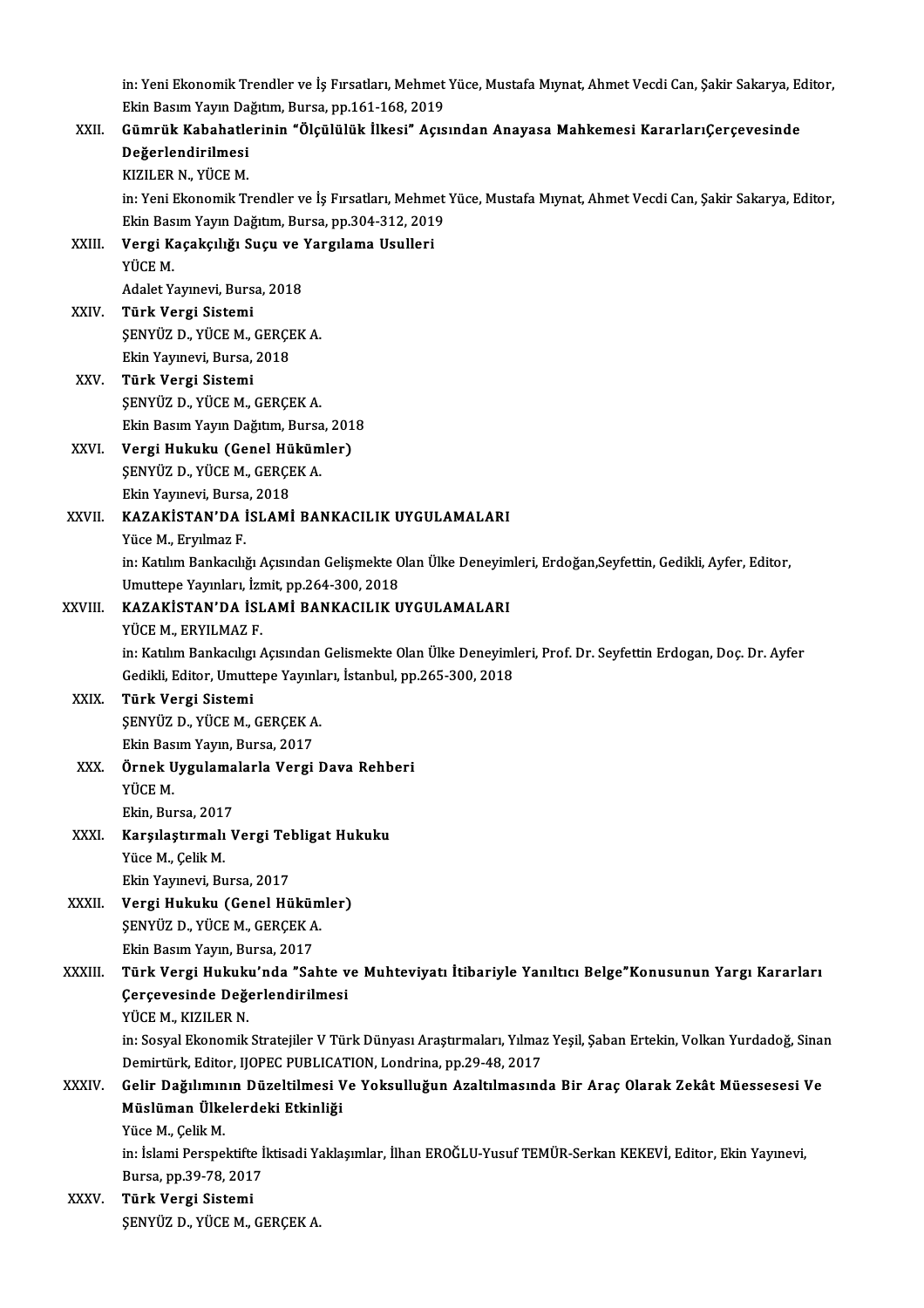|              | Ekin Basım Yayın Dağıtım, Bursa, 2016                                                                               |
|--------------|---------------------------------------------------------------------------------------------------------------------|
| <b>XXXVI</b> | Vergi Hukuku (Genel Hükümler)                                                                                       |
|              | ŞENYÜZ D., YÜCE M., GERÇEK A.                                                                                       |
|              | Ekin Basım Yayın Dağıtım, Bursa, 2016                                                                               |
| XXXVII.      | Mali Yargılama Hukuku                                                                                               |
|              | YÜCE M.                                                                                                             |
|              | Ekin Basım Yayın Dağıtım, Bursa978-605-327-367-7, 2016                                                              |
| XXXVIII.     | Örnek Uygulamalarla Gümrük Uyuşmazlıkları ve Çözüm yolları                                                          |
|              | YÜCE M, ÇELİKKAYA A.                                                                                                |
|              | Dora Yayıncılık, Bursa, 2016                                                                                        |
| <b>XXXIX</b> | İSLAMDA ZEKÂT MÜESSESESİ VE MODERNVERGİLENDİRME İLE KARŞILAŞTIRILMASI                                               |
|              | YÜCE M.                                                                                                             |
|              | in: İslam Ekonomisi ve Finansmanı, Seyfettin Erdoğan, Ayfer Gedikli, Editor, Umuttepe yayınları, İzmit, pp.105-125, |
|              | 2016                                                                                                                |
| XL.          | Kamu Maliyesinde Gelişmeler                                                                                         |
|              | YÜCE M                                                                                                              |
|              | in: Türkiye Ekonomisinin Dönüşümü 2000 li Yıllarda Türkiye Ekonomisi, Prof. Dr. Seyfettin Erdoğan, Prof. Dr. Ayfer  |
|              | Gedikli, Editor, Umuttepe Yayınları, İstanbul, pp.83-116, 2016                                                      |
| XLI.         | Vergi Hukuku Genel Esaslar                                                                                          |
|              | ŞENYÜZ D., YÜCE M., GERÇEK A.                                                                                       |
|              | Ekin Yayınevi, Bursa, 2015                                                                                          |
| XLII.        | Vergi Yargılama Hukuku                                                                                              |
|              | YÜCE M.                                                                                                             |
|              | Ekin Yayınevi, Bursa, 2015                                                                                          |
| XLIII.       | Türk Vergi Sistemi                                                                                                  |
|              | SENYÜZ D., YÜCE M., GERÇEK A.                                                                                       |
|              | Ekin Basım Yayın Dağıtım, Bursa, 2015                                                                               |
| XLIV.        | Vergi Hukuku                                                                                                        |
|              | SENYÜZ D., YÜCE M., GERÇEK A.                                                                                       |
|              | Ekin Basım Yayın Dağıtım, Bursa, 2015                                                                               |
| XLV.         | Giderler ve İndirimler Kılavuzu                                                                                     |
|              | YÜCE M                                                                                                              |
|              | MuhasebeTR, Bursa, 2015                                                                                             |
| XLVI.        | Vergi Yargılamasında Yürütmenin Durdurulması Kararı ve Sonuçları                                                    |
|              | YÜCE M.                                                                                                             |
|              | in: Prof Dr Metin TAŞ a ARMAĞAN, GERÇEK Adnan, SARAÇOĞLU Fatih, Editor, Gazi Kitabevi, Ankara, pp.131-144,          |
|              | 2015                                                                                                                |
| XLVII.       | The Factors Influencing Taxpayers' Acceptance of E-Taxation System                                                  |
|              | GERÇEK A., GİRAY F., DEMİRBAŞ T., OĞUZLAR A., YÜCE M.                                                               |
|              | in: Handbook of Research on Strategic Developments and Regulatory Practice in Global Finance, Olgu Ö., Dinçer H.,   |
|              | Hacıoğlu Ü., Editor, IGI Global, Hershey PA, pp.105-121, 2015                                                       |
| XLVIII.      | Bursa'nın Genel Tanıtımı                                                                                            |
|              | YÜCE M., MERCIMEK F., ÇELİK M.                                                                                      |
|              | in: Bursa Şehir Kimliği Çalıştayı Sonuç Raporu, , Editor, Çevre ve Şehircilik Bakanlığı Eğitim ve Yayın Dairesi     |
|              | Başkanlığı, Ankara, pp 61-124, 2015                                                                                 |
| <b>XLIX</b>  | Şehir Kimliğinin Kavramsal ve Teorik Çerçevesi                                                                      |
|              | YUCE M., MERCIMEK F., ÇELİK M.                                                                                      |
|              | in: Bursa Şehir Kİmliği Çalıştayı Sonuç Raporu, , Editor, Çevre ve Şehircilik Bakanlığı Eğitim ve Yayın Dairesi     |
|              | Başkanlığı, Ankara, pp.7-60, 2015                                                                                   |
| L.           | Bursa Şehir Kİmliği ve Vizyonuna İlişkin Çalıştay Katılımcılarının Görüş ve Önerileri                               |
|              | YÜCE M., MERCIMEK F., ÇELİK M.                                                                                      |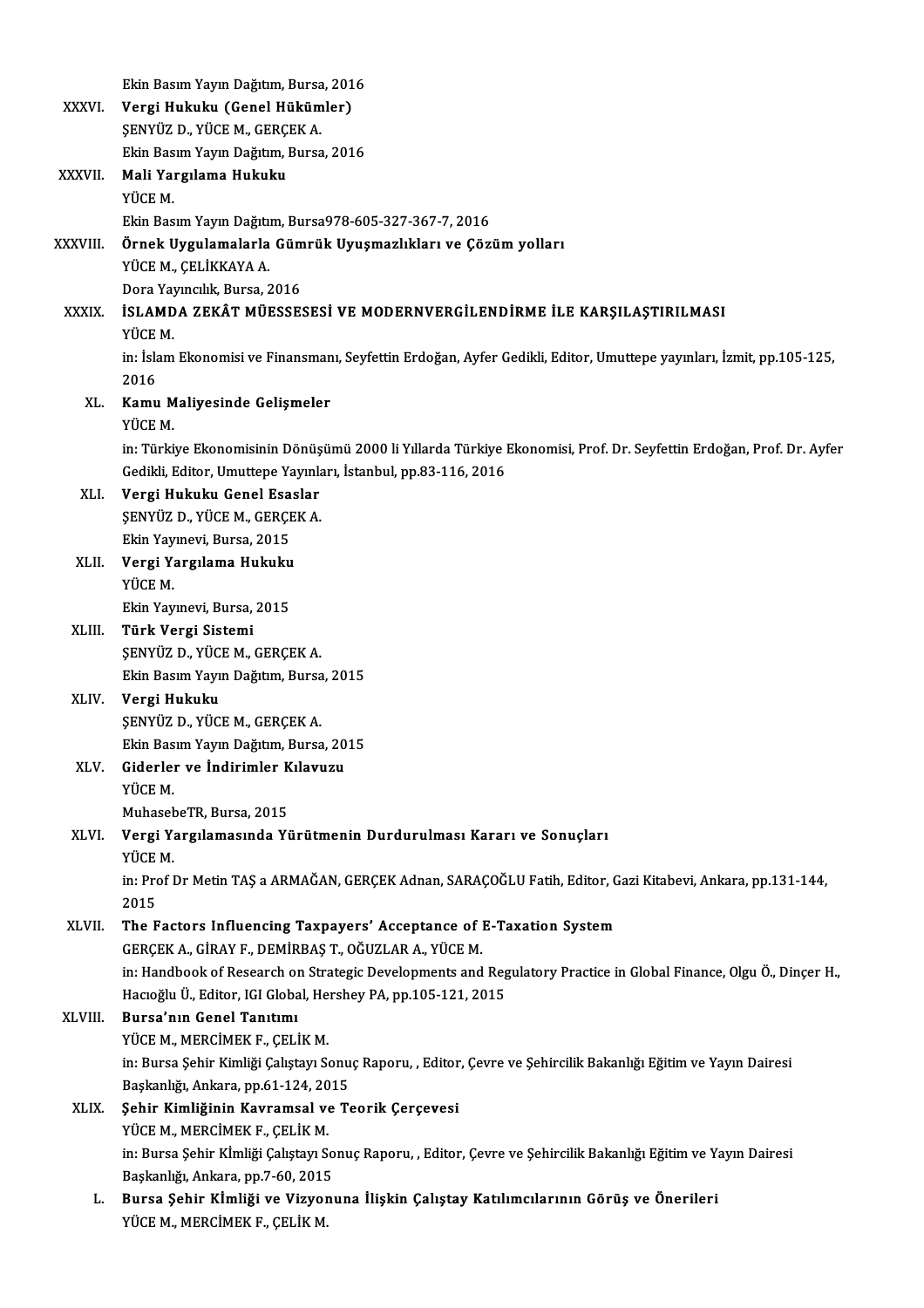in: Bursa Şehir Kimliği Çalıştayı Sonuç Raporu, , Editor, Çevre ve Şehircilik Bakanlığı Eğitim ve Yayın Dairesi<br>Baskanlığı, Ankara, pp.135,157,2015 in: Bursa Şehir Kimliği Çalıştayı Sonuç<br>Başkanlığı, Ankara, pp.125-157, 2015<br>Vengi Hulmlm Başkanlığı, Ankara, pp.125-157, 2015

LI. Vergi Hukuku Ekin Basım Yayın Dağıtım, Bursa, 2014 LII. Türk Vergi Sistemi Ekin Basım Yayın Dağıtım, Bursa<br><mark>Türk Vergi Sistemi</mark><br>GERÇEK A., YÜCE M., ŞENYÜZ D.<br>Ekin Basın Yayın Dağıtım 2014 Türk Vergi Sistemi<br>GERÇEK A., YÜCE M., ŞENYÜZ D.<br>Ekin Basın Yayın Dağıtım, 2014<br>Vergi Daya Bahhari GERÇEK A., YÜCE M., Ş.<br>Ekin Basın Yayın Dağıt<br>LIII. **Vergi Dava Rehberi**<br>YÜCE M Ekin Bas<br><mark>Vergi D</mark><br>YÜCE M.<br>Ekin *Vit*a <mark>Vergi Dava Rehberi</mark><br>YÜCE M.<br>Ekin Kitabevi, Bursa, 2014<br>Kamu Danatsiliği Huluy<sup>l</sup>ı YÜCE M.<br>Ekin Kitabevi, Bursa, 2014<br>LIV. **Kamu Denetçiliği Hukuku**<br>YÜCE M., Beyce A. Ekin Kitabevi, Bur<br><mark>Kamu Denetçiliğ</mark><br>YÜCE M., Beyce A.<br>Savas Yaynayi, Bu Savaş Yayınevi, Bursa, 2013 LV. Türk Vergi Sistemi Savaş Yayınevi, Bursa, 2013<br>Türk Vergi Sistemi<br>ŞENYÜZ D., YÜCE M., GERÇEK A.<br>Elin Bosun yayın, Bursa, 2012 Türk Vergi Sistemi<br>ŞENYÜZ D., YÜCE M., GERÇEK A<br>Ekin Basım yayın, Bursa, 2013<br>Vergi Hulmlm Ekin Basım yayın, Bursa, 2013<br>LVI. **Vergi Hukuku** ŞENYÜZD.,YÜCEM.,GERÇEKA. Vergi Hukuku<br>ŞENYÜZ D., YÜCE M., GERÇEK A.<br>Ekin Basım Yayın Dağıtım, Bursa, 2013<br>Türk Celin İdanesinde E. Devlet Uya LVII. Türk Gelir İdaresinde E-Devlet Uygulamalarının Mükellefler Tarafından Benimsenmesini Etkileyen<br>Faktörlerin İncelenmesi Ekin Basım Yayın Dağıtım, E<br>Türk Gelir İdaresinde E-<br>Faktörlerin İncelenmesi<br>CERCEK A DEMİRRAST C Türk Gelir İdaresinde E-Devlet Uygulamalarının Mü<br>Faktörlerin İncelenmesi<br>GERÇEK A., DEMİRBAŞ T., GİRAY F., YÜCE M., OĞUZLAR A.<br>Bilgesam Yaunları İstanbul 2012 Faktörlerin İncelenmesi<br>GERÇEK A., DEMİRBAŞ T., GİRAY F.<br>Bilgesam Yayınları, İstanbul, 2013<br>Türk Vergi Sistami LVIII. Türk Vergi Sistemi<br>ŞENYÜZ D., YÜCE M., GERÇEK A. Bilgesam Yayınları, İstanbul, 2013 Ekin Basım Yayın Dağıtım, Bursa, 2012 LIX. Vergi Hukuku Ekin Basım Yayın Dağıtım, Bursa<br><mark>Vergi Hukuku</mark><br>ŞENYÜZ D., YÜCE M., GERÇEK A.<br>Ekin Basım Yayın, Bursa, 2012 Vergi Hukuku<br>ŞENYÜZ D., YÜCE M., GERÇEK A<br>Ekin Basım Yayın, Bursa, 2012<br>Türk Vergi Yergisı LX. Türk Vergi Yargısı Ekin Basım Yayın, Bursa, 2012 Türk Vergi Yargısı<br>YÜCE M.<br>Ekin Basım Yayım Dağıtım, Bursa, 2012<br>Vergi Hukuku (Cenel Hükümler) YÜCE M.<br>Ekin Basım Yayım Dağıtım, Bursa, 201<br>LXI. Vergi Hukuku (Genel Hükümler)<br>SENVÜZ D. VÜCE M. GERGEK A Ekin Basım Yayım Dağıtım, Burs.<br>Vergi H<mark>ukuku (Genel Hüküm</mark><br>ŞENYÜZ D., YÜCE M., GERÇEK A.<br>Ekin Basım Yayın Doğutım Bursa Vergi Hukuku (Genel Hükümler)<br>ŞENYÜZ D., YÜCE M., GERÇEK A.<br>Ekin Basım Yayın Dağıtım, Bursa, 2011<br>Türk Vergi Sistami Daralari ŞENYÜZ D., YÜCE M., GERÇEK A.<br>Ekin Basım Yayın Dağıtım, Bursa, 2011<br>LXII. Türk Vergi Sistemi Dersleri ŞENYÜZ D., YÜCE M., GERÇEK A. Ekin Bsım Yayım Dağıtım, Bursa, 2010 LXIII. Vergi Hukuku ŞENYÜZD.,YÜCEM.,GERÇEKA. Vergi Hukuku<br>ŞENYÜZ D., YÜCE M., GERÇEK A.<br>Ekin Basım Yayın Dağıtım, Bursa, 2010<br>Türk Vergi Sistemi Dersleri SENYÜZ D., YÜCE M., GERÇEK A<br>Ekin Basım Yayın Dağıtım, Burs<br>LXIV. Türk Vergi Sistemi Dersleri<br>SENYÜZ D. YÜCE M. GERCEK A Ekin Basım Yayın Dağıtım, Bursa<br><mark>Türk Vergi Sistemi Dersleri</mark><br>ŞENYÜZ D., YÜCE M., GERÇEK A.<br>Ekin Basım Yayın, Bursa, 2010 Türk Vergi Sistemi Dersleri<br>ŞENYÜZ D., YÜCE M., GERÇEK A<br>Ekin Basım Yayın, Bursa, 2010<br>Türk Vergi Sistemi ŞENYÜZ D., YÜCE M., GERÇEK A.<br>Ekin Basım Yayın, Bursa, 2010<br>LXV. **Türk Vergi Sistemi** Ekin Basım Yayın, Bursa, 2010<br><mark>Türk Vergi Sistemi</mark><br>ŞENYÜZ D., GERÇEK A., YÜCE M.<br>Ekin Basım Yayın Dağıtım, Ankal Türk Vergi Sistemi<br>ŞENYÜZ D., GERÇEK A., YÜCE M.<br>Ekin Basım Yayın Dağıtım, Ankara, 2008<br>Türk Vergi Sistemi Dereleri SENYÜZ D., GERÇEK A., YÜCE M<br>Ekin Basım Yayın Dağıtım, Anka<br>LXVI. — Türk Vergi Sistemi Dersleri<br>SENYÜZ D., YÜCE M. GERCEK A Ekin Basım Yayın Dağıtım, Ankar<br><mark>Türk Vergi Sistemi Dersleri</mark><br>ŞENYÜZ D., YÜCE M., GERÇEK A.<br>Ekin Basım Yayın Dağıtım, 2006 Türk Vergi Sistemi Dersleri<br>ŞENYÜZ D., YÜCE M., GERÇEK A.<br>Ekin Basım Yayın Dağıtım, 2006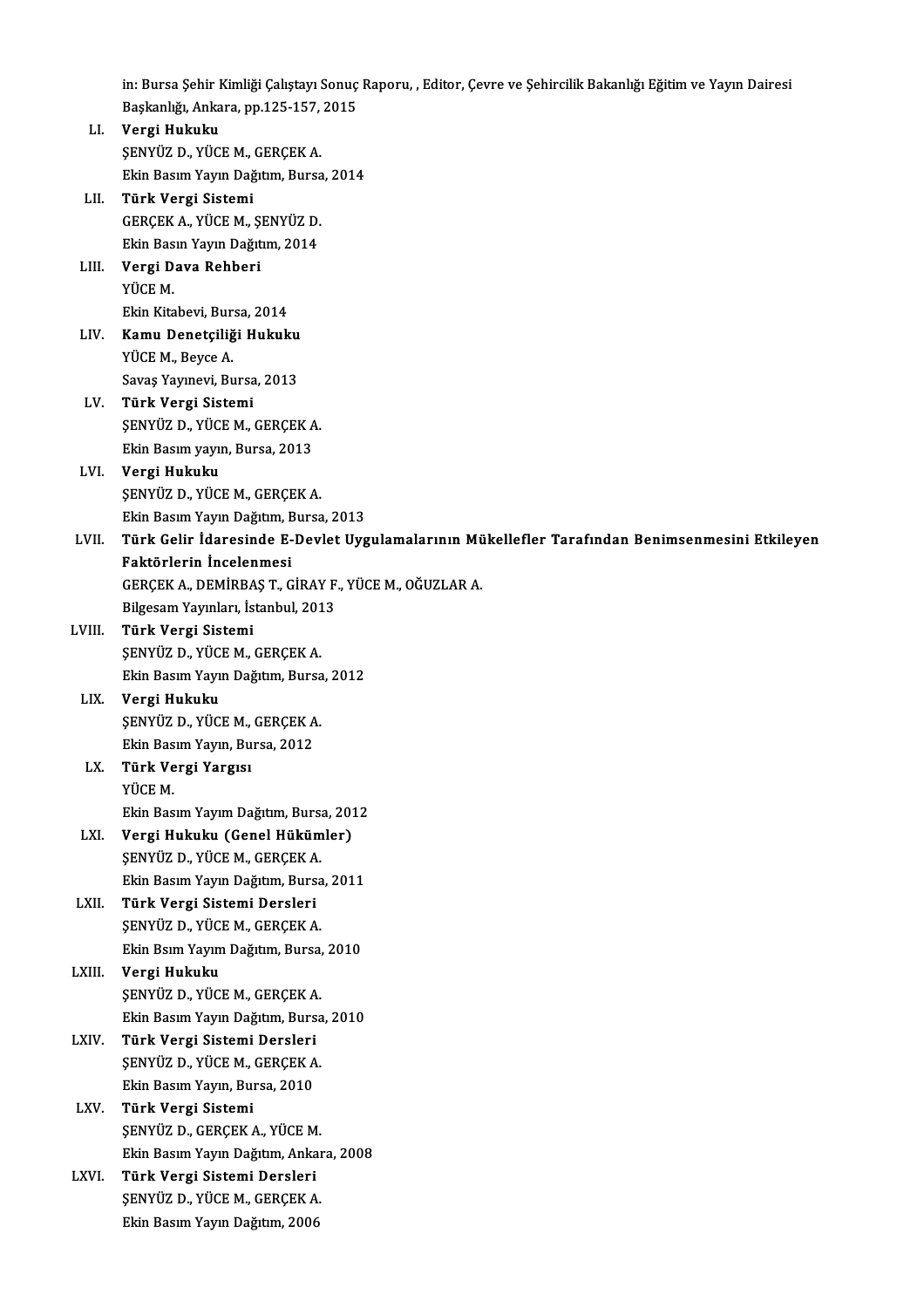LXVII. AB'ye Üyelik Sürecinde Vergi PolitikalarınınUyumlaştırılması<br>VÜCE M, YÜCEL P **AB'ye Üyelik Sür<br>YÜCE M., YÜCEL R.<br>in: AB Yelunde Tür** in: AB Yolunda Türkiye : Müzakere Sürecinin Ekonomi Politiği, Mehmet Dikkaya, Editor, Alfa Aktüel, Bursa, pp.99-<br>141. 2006 YÜCE M., YÜCEL R. in: AB Yolunda Türkiye : Müzakere Sürecinin Ekonomi Politiği, Mehmet Dikkaya, Editor, Alfa Ak<br>141, 2006<br>LXVIII. Mükelleflerin Vergiye Yaklaşımı Açısından Türk Vergi Sisteminin Değerlendirilmesi

141, 2006<br>Mükelleflerin Verg<br>GERÇEK A., YÜCE M.<br>Bursa Tisaret ve San Mükelleflerin Vergiye Yaklaşımı Açısın<br>GERÇEK A., YÜCE M.<br>Bursa Ticaret ve Sanayi Odası, Bursa, 1998<br>Türk Vergi Sisteminin Değerlendirilme GERÇEK A., YÜCE M.<br>Bursa Ticaret ve Sanayi Odası, Bursa, 1998<br>LXIX. Türk Vergi Sisteminin Değerlendirilmesi<br>CERCEK A. VÜCE M

Bursa Ticaret ve Sanayi Odası, Bursa, 1998<br>Türk Vergi Sisteminin Değerlendirilme<br>GERÇEK A., YÜCE M.<br>BTSO Yayınları, 1998 Türk Vergi Sistemir<br>GERÇEK A., YÜCE M.<br>BTSO Yayınları, 1998

### Refereed Congress / Symposium Publications in Proceedings

efereed Congress / Symposium Publications in Proceedings<br>I. Kamu İhalelerinde COVID-19 Tedbirleri: Türkiye ve Avrupa Birliği Düzenlemelerinin İncelenmesi<br>CELİKM VÜCEM room dongroom<br>Kamu İhalelerine<br>ÇELİK M., YÜCE M. ÇELİK M., YÜCE M.<br>I. Uluslararası Gümrük ve Ticaret Kongresi, Denizli, Turkey, 20 - 22 May 2021, pp.118-127

- CELIK M., YÜCE M.<br>I. Uluslararası Gümrük ve Ticaret Kongresi, Denizli, Turkey, 20 22 May 2021, pp.118-127<br>II. THE PLACE OF AKHISM AND AKSAKALLIK INSTITUTIONS AS TRADITIONAL ALTERNATIVE<br>SOLUTIONS IN TURKISH SOCIETIES I. Uluslararası Gümrük ve Ticaret Kongresi, Denizli, Turkey, 20 - 22 May 2021, pp.118-127<br>THE PLACE OF AKHISM AND AKSAKALLIK INSTITUTIONS AS TRADITIONAL ALTERNATIVE<br>SOLUTIONS IN TURKISH SOCIETIES(TÜRK TOPLUMLARINDA GELENEK THE PLACE OF AKHISM AND AKSAKALLIK INSTITUTIONS AS TRAD<br>SOLUTIONS IN TURKISH SOCIETIES(TÜRK TOPLUMLARINDA GELE<br>YOLLARI OLARAK AHİLİK VE AKSAKALLIK KURUMLARININ YERİ)<br>VÜCEM KELES D SOLUTIONS IN TH<br>YOLLARI OLARA<br>YÜCE M., KELEŞ D.<br>HODLA AKHMET V. YOLLARI OLARAK AHİLİK VE AKSAKALLIK KURUMLARININ YERİ)<br>YÜCE M., KELEŞ D.<br>HODJA AKHMET YASSAWI 4th INTERNATIONAL CONFERENCE ON SCIENTIFIC RESEARCH, Ankara, Turkey, 12<br>February 2021, pp.269, 292 YÜCE M., KELEŞ D.<br>HODJA AKHMET YASSAWI 4:<br>February 2021, pp.369-392<br>Türk Toplumlarında Bir 4
- HODJA AKHMET YASSAWI 4th INTERNATIONAL CONFERENCE ON SCIENTIFIC RES<br>February 2021, pp.369-392<br>III. Türk Toplumlarında Bir Alternatif Çözüm Yolu OlarakAksakallık Kurumu<br>VÜCEM KELES D February 2021, pp<br>**Türk Toplumları**<br>YÜCE M., KELEŞ D.<br>19. Uluslararası Tü

18. Uluslararası Türk Dünyası Sosyal Bilimler Kongresi, Sakarya, Turkey, 12 - 14 December 2020, pp.425-434<br>18. Uluslararası Türk Dünyası Sosyal Bilimler Kongresi, Sakarya, Turkey, 12 - 14 December 2020, pp.425-434

# YÜCE M., KELEŞ D.<br>18. Uluslararası Türk Dünyası Sosyal Bilimler Kongresi, Sakarya, Turkey, 12 - 14 December 2020, <sub>I</sub><br>IV. Kamu Alımlarında Anayasa Mahkemesine Bireysel Başvuru Yolunun Değerlendirilmesi<br>Celik M. Yüse M 18. Uluslararası<br>**Kamu Alımlarıı**<br>Çelik M., Yüce M.<br>6. Uluslararası B.

Çelik M., Yüce M.<br>6. Uluslararası Bilimsel Araştırmalar Kongresi (UBAK '19), Şanlıurfa, Turkey, 1 - 03 November 2019, pp.383-404

Çelik M., Yüce M.<br>6. Uluslararası Bilimsel Araştırmalar Kongresi (UBAK '19), Şanlıurfa, Turkey, 1 - 03 November 2019, pp.383-4<br>7. Mülkiyetin Kamuya Geçirilmesi MüessesininGümrük Kabahatleri Çerçevesinde Değerlendirilmesi<br>7 6. Uluslararası Bilims<br>Mülkiyetin Kamuy<br>KIZILER N., YÜCE M.<br>17. Uluslarası Türk E Mülkiyetin Kamuya Geçirilmesi MüessesininGümrük Kabahatleri Çerçevesinde Değerlendirilmesi<br>KIZILER N., YÜCE M.<br>17. Uluslarası Türk Dünyası Sosyal Bilimler Kongresi, İstanbul, Turkey, 30 October - 01 November 2019, pp.211-<br>

KIZILER N., YÜCE M.<br>17. Uluslarası Türk Dünyası Sosyal Bilimler Kongresi, İstanbul, Turkey, 30 October - 01 November 2019, pp.211-<br>220 17. Uluslarası Türk Dünyası Sosyal Bilimler Kongresi, İstanbul, Turkey, 30 October<br>220<br>VI. SSCB'NİN MİLLİYET POLİTİKASI İNŞASINDAAHISKA TÜRKLERİNE BAKIŞI<br>VÜCE M

# 220<br>SSCB'NI<br>YÜCE M.<br>2. Uluele

2.UluslararasıTürkTopluluklarıBilgiŞöleni:AHISKATÜRKLERİ,Bursa,Turkey,11March 2019,pp.82-100

VI . DIŞ TİCARET EKSENİNDE TÜRKİYE'NİN TÜRK CUMKURİYETLERİ İLE İLİŞKİLERİNİN 2. Uluslararası Türk Topl<br>DIŞ TİCARET EKSENİN<br>DEĞERLENDİRİLMESİ<br><sup>VÜCE M</sup>-CELİK M DIŞ <mark>TİCARET EK:</mark><br>DEĞERLENDİRİL<br>YÜCE M., ÇELİK M.<br>6. Uluslanarası Bili **DEĞERLENDİRİLMESİ**<br>YÜCE M., ÇELİK M.<br>6. Uluslararası Bilimsel Araştırmalar Kongresi, Turkey, 1 - 03 November 2019

# YÜCE M., ÇELİK M.<br>6. Uluslararası Bilimsel Araştırmalar Kongresi, Turkey, 1 - 03 Novembe<br>VIII. Yoksulluğu Azaltma Çabalarının Etkinliğinin Değerlendirilmesi<br>VIICE M. AKRIH UT N 6. Uluslararası Bilimse<br>Yoksulluğu Azaltma<br>YÜCE M., AKBULUT N.<br>International Congres Yoksulluğu Azaltma Çabalarının Etkinliğinin Değerlendirilmesi<br>YÜCE M., AKBULUT N.<br>International Congress of Economics and Business, Turkey, 11 - 13 April 2019<br>Cümrük Kababatlarinin "Ölgülülük İlkesi" Asısından Anayasa Mabk

## YÜCE M., AKBULUT N.<br>International Congress of Economics and Business, Turkey, 11 - 13 April 2019<br>IX. Gümrük Kabahatlerinin "Ölçülülük İlkesi" Açısından Anayasa Mahkemesi KararlarıÇerçevesinde<br>Değerlendirilmesi International Congre<br>Gümrük Kabahatle<br>Değerlendirilmesi<br><sup>VÜCE M. KIZILED N.</sup> Gümrük Kabahatle<br>Değerlendirilmesi<br>YÜCE M., KIZILER N.<br>International Congre Değerlendirilmesi<br>International Congress of Economics and Business, Turkey, 11 - 13 April 2019<br>International Congress of Economics and Business, Turkey, 11 - 13 April 2019

YÜCE M., KIZILER N.<br>International Congress of Economics and Business, Turkey, 11 - 13 April 2019<br>X. – TÜRKİYE'DE KATILIM BANKACILIĞI SEKTÖRÜNÜN ANALİZİ: FIRSATLAR veTEHDİTLER<br>VÜCE M. ERVILMAZ E International Congress<br>**TÜRKİYE'DE KATILI**<br>YÜCE M., ERYILMAZ F.<br>ANADOLILL IILIELAR. TÜRKİYE'DE KATILIM BANKACILIĞI SEKTÖRÜNÜN ANALİZİ: FIRSATLAR veTEHDİTLER<br>YÜCE M., ERYILMAZ F.<br>ANADOLU I. ULUSLARARASI MULTİDİSİPLİNER ÇALIŞMALAR KONGRESİ, 28 - 29 December 2018<br>TÜRKIYE'DE KATILIM BANKACILIĞI'NIN GELİSIM SÜ

YÜCE M., ERYILMAZ F.<br>ANADOLU I. ULUSLARARASI MULTIDISIPLINER ÇALIŞMALAR KONGRESİ, 28 - 29 December 2018<br>XI. TÜRKİYE'DE KATILIM BANKACILIĞI'NIN GELİŞİM SÜRECİ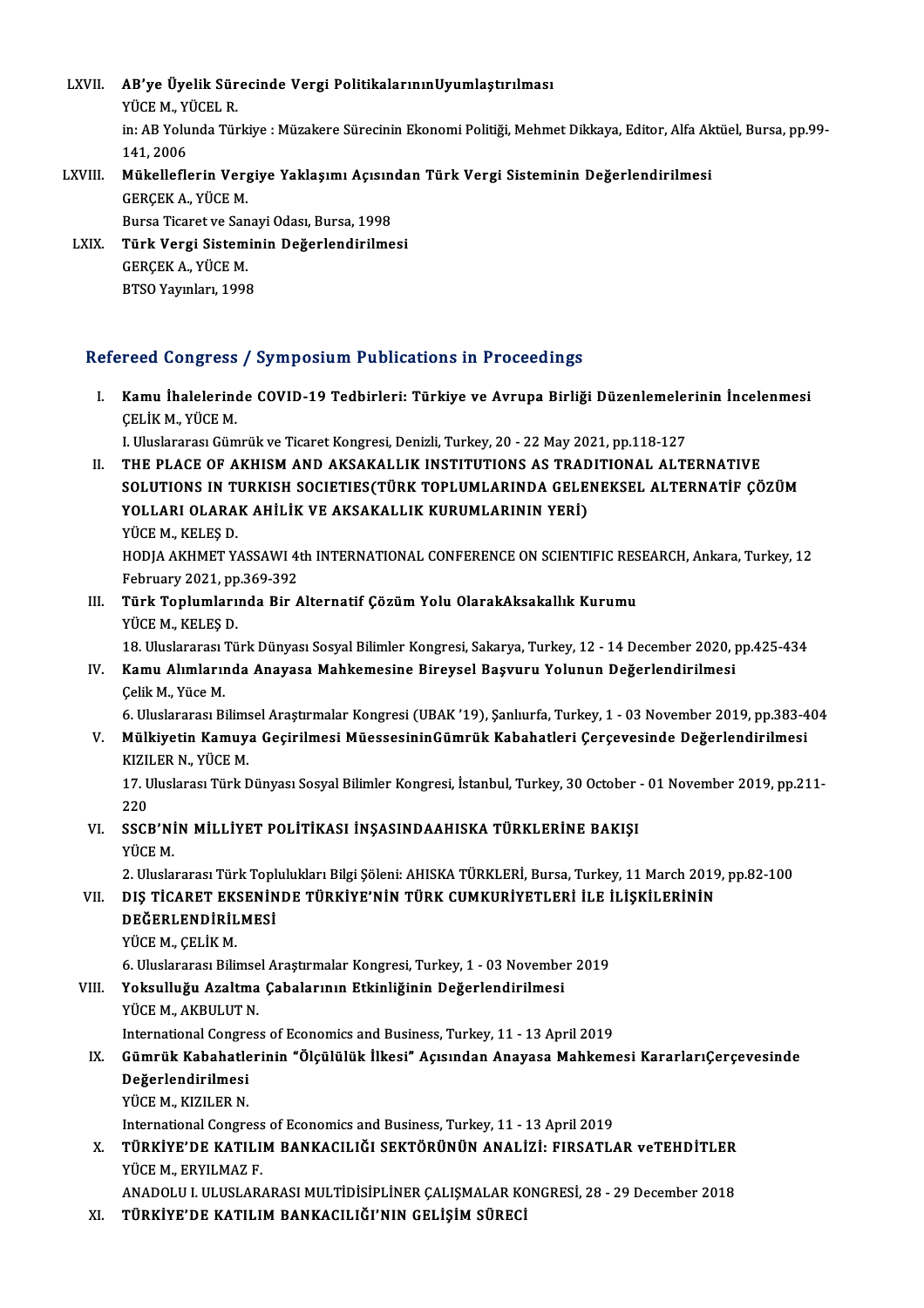Yüce M., Eryılmaz F. Yüce M., Eryılmaz F.<br>ULUSLARARASI İSLAM EKONOMİSİ, FİNANSI VE ETİK KONGRESİ (ISEFE-2018'GÜZ), İstanbul, Turkey, 3 - 04<br>Navambar 3018, pp.171,179 Yüce M., Eryılmaz F.<br>ULUSLARARASI İSLAM EKON<br>November 2018, pp.171-179<br>Türkiye'de Katılım Bankas ULUSLARARASI İSLAM EKONOMİSİ, FİNANSI VE ETİK I<br>November 2018, pp.171-179<br>XII. Türkiye'de Katılım Bankacılığının Gelişim Süreci<br>VÜCEM, EPVILMAZ E

November 2018, pp.17<br><mark>Türkiye'de Katılım B</mark><br>YÜCE M., ERYILMAZ F.<br>III IISI APAPASI İSI AM Türkiye'de Katılım Bankacılığının Gelişim Süreci<br>YÜCE M., ERYILMAZ F.<br>ULUSLARARASI İSLAM EKONOMİSİ, FİNANSI VE ETİK KONGRESİ (ISEFE-2018'GÜZ), İstanbul, Turkey, 3 - 04<br>Navambar 2019 YÜCE M., ERYILM<br>ULUSLARARASI İ<br>November 2018<br>Türkive'nin Ort ULUSLARARASI İSLAM EKONOMİSİ, FİNANSI VE ETİK KONGRESİ (ISEFE-20<br>November 2018<br>XIII. Türkiye'nin Orta Asya Ülkeleriyle İlişkilerinde Riskler ve Fırsatlar<br>VÜCE M Novemb<br><mark>Türkiye</mark><br>YÜCE M.<br>Y. Ulusla Türkiye'nin Orta Asya Ülkeleriyle İlişkilerinde Riskler ve Fırsatlar<br>YÜCE M.<br>X. Uluslararası Uludağ Uluslararası İlişkiler Kongresi: Diplomasi ve Savaşın Değişen Rolü, Bursa, Turkey, 8 - 10 YÜCE M.<br>X. Uluslararası<br>October 2018<br>Dıs Tisarat E X. Uluslararası Uludağ Uluslararası İlişkiler Kongresi: Diplomasi ve Savaşın Değişen Rolü, Bursa, Turk<br>October 2018<br>XIV. Dış Ticaret Ekseninde Türkiye'nin Türk Cumhuriyetleri İle İlişkilerinin Değerlendirilmesi<br>VÜCE M. KIZ October 2018<br>XIV. Dış Ticaret Ekseninde Türkiye'nin Türk Cumhuriyetleri İle İlişkilerinin Değerlendirilmesi<br>YÜCEM., KIZILERN., ÇELİKM. Dış Ticaret Ekseninde Türkiye'nin Türk Cumhuriyetleri İle İlişkilerinin Değerlendirilmesi<br>YÜCE M., KIZILER N., ÇELİK M.<br>TESAM III. Uluslararası Sosyal Bilimler Kongresi, İstanbul, Turkey, 11 - 12 October 2018, pp.116-117<br>T YÜCE M., KIZILER N., ÇELİK M.<br>TESAM III. Uluslararası Sosyal Bilimler Kongresi, İstanbul, Turkey, 11 - 12 October 2018, pp.1<br>XV. Türkiye ile Türk Cumhuriyetleri Arasında Gümrük İşlemlerinde Yaşanan Sorunlar<br>yüce M. Kız TESAM III. Uluslarar:<br><mark>Türkiye ile Türk C</mark><br>YÜCE M., KIZILER N.<br>16 Uluslarrası Türk 16. Türkiye ile Türk Cumhuriyetleri Arasında Gümrük İşlemlerinde Yaşanan Sorunlar<br>16. YÜCE M., KIZILER N.<br>16. Uluslarrası Türk Dünyası Sosyal Bilimler Kongresi, ÇİMKENT, Kazakhstan, 4 - 06 September 2018 YÜCE M., KIZILER N.<br>16. Uluslarrası Türk Dünyası Sosyal Bilimler Kongresi, ÇİMKENT, Kazakhstan, 4 - 06 September 2018<br>XVI. Gelişmekte Olan Ülkelerde Vergi Kapasitesinin Artırılması Açısından Paydaşların Ekinliği<br>YÜCE M 16. Uluslarrası Tür<br>Gelişmekte Olan<br>YÜCE M., ÇELİK M.<br>16. Uluslarrası Tür Gelişmekte Olan Ülkelerde Vergi Kapasitesinin Artırılması Açısından Paydaşların Ekinliği<br>YÜCE M., ÇELİK M.<br>16. Uluslarrası Türk Dünyası Sosyal Bilimler Kongresi, ÇİMKENT, Kazakhstan, 4 - 06 September 2018, pp.200-201<br>Öngüt YÜCE M., ÇELİK M.<br>16. Uluslarrası Türk Dünyası Sosyal Bilimler Kongresi, ÇİMKENT, Kazakhstan, 4 - 06 September 2018, pp.200-2<br>XVII. Örgüt Çalışanlarının Pozitif Psikolojik Sermaye Algıları ve Örgütsel Bağlılıkları Aras 16. Uluslarrası Türk Dünyası Sosyal Bilimler<br>Örgüt Çalışanlarının Pozitif Psikolojik S<br>Anlamaya Yönelik Bir Saha Araştırması<br>Yüce M. Gietcioğuu B.A., BASA E XVII. Örgüt Çalışanlarının Pozitif Psikolojik Sermaye Algıları ve Örgütsel Bağlılıkları Arasındaki İlişkiyi<br>Anlamaya Yönelik Bir Saha Araştırması<br>YÜCEM., ÇİFTÇİOĞLU B.A. , PAŞA F. Anlamaya Yönelik Bir Saha Araştırması<br>YÜCE M., ÇİFTÇİOĞLU B. A. , PAŞA F.<br>4. International Congress on Economics and Business, Budapest, Hungary, 26 - 29 June 2018, pp.110-111<br>Yüce M., Ciftejoğlu B.A. Kohraman Ehru Kriz Bi YÜCE M., ÇİFTÇİOĞLU B. A. , PAŞA F.<br>4. International Congress on Economics and Business, Budapest, Hungary, 26 - 29 June 2018, pp.110-111<br>2011. Yüce M., Çiftçioğlu B.A.,Kahraman Ebru Kriz Bir Değişim Yaratabilir mi? Ot 4. International Congress on Economics and Busine<br>Yüce M., Çiftçioğlu B.A.,Kahraman Ebru Kriz B<br>Örnek Budapeşte /Macaristan 134-135 2018<br>VÜCE M. CİETCİOĞLU B.A., KAHRAMAN E Yüce M., Çiftçioğlu B.A.,Kahraman Ebr<br>Örnek Budapeşte /Macaristan 134-13!<br>YÜCE M., ÇİFTÇİOĞLU B.A., KAHRAMAN E.<br>4. International Congress on Esenemiss en Örnek Budapeşte /Macaristan 134-135 2018<br>YÜCE M., ÇİFTÇİOĞLU B. A. , KAHRAMAN E.<br>4. International Congress on Economics and Business, Budapest, Hungary, 26 June 2018 - 29 June 2019 YÜCE M., ÇİFTÇİOĞLU B. A. , KAHRAMAN E.<br>4. International Congress on Economics and Business, Budapest, Hungary, 26 June 2018 - 29 June 2019<br>XIX. Vergilemede Etkinlik Anlayışı Çerçevesinde Elektronik Ortam Yayıncılığını 4. International Co<br>Vergilemede Etk<br>YÜCE M., ÇELİK M.<br>International Cong Vergilemede Etkinlik Anlayışı Çerçevesinde Elektronik Ortam Yayıncılığının Vergilendirilmesi<br>YÜCE M., ÇELİK M.<br>International Congress of Management Economy and Policy, İstanbul, Turkey, 28 - 29 April 2018, pp.205<br>Cümrük İs YÜCE M., ÇELİK M.<br>International Congress of Management Economy and Policy, İstanbul, Turkey, 28 - 29 April 2018,<br>XX. Gümrük İşlemlerinde Temsil ve Sorumluluk Konusunun Yargı Kararları Çerçevesinde<br>Değerlendirilmesi International Congre<br>Gümrük İşlemlerin<br>Değerlendirilmesi<br>VÜCE M. KIZILED N Gümrük İşlemlerin<br>Değerlendirilmesi<br>YÜCE M., KIZILER N.<br>International Congre De<mark>ğerlendirilmesi</mark><br>YÜCE M., KIZILER N.<br>International Congress of Management Economy and Polıcy, 28 - 29 April 2018<br>ENERLI POLİTİKASINDAKİ CELİSMELER, FİNANSMAN SORUNU VE BU S YÜCE M., KIZILER N.<br>International Congress of Management Economy and Policy, 28 - 29 April 2018<br>XXI. ENERJİ POLİTİKASINDAKİ GELİŞMELER, FİNANSMAN SORUNU VE BU SORUNU ÇÖZMEDE KALKINMA<br>RANKACU JÖJN KATKISI International Congress of M<br>ENERJİ POLİTİKASINDAI<br>BANKACILIĞIN KATKISI<br>VÜCE M <mark>ENERJİ</mark><br>BANKA<br>YÜCE M.<br>INTERN BANKACILIĞIN KATKISI<br>YÜCE M.<br>INTERNATIONAL CONGRESS OF ENERGY, ECONOMY AND SECURITY, İstanbul, Turkey, 21 - 22 April 2018<br>Katılım Pankasılığı Ve Kazakistan'da Katılım Bankasılığının Colisimi YÜCE M.<br>INTERNATIONAL CONGRESS OF ENERGY, ECONOMY AND SECURITY, İstanbu<br>XXII. Katılım Bankacılığı Ve Kazakistan'da Katılım Bankacılığının Gelişimi<br>vüce M INTERNA<br><mark>Katılım</mark><br>YÜCE M.<br><sup>Hluclara</sup> Katılım Bankacılığı Ve Kazakistan'da Katılım Bankacılığının Gelişimi<br>YÜCE M.<br>Uluslararası İslam Ekonomisi, Finans ve Etik Kongresi (İSEFE), 7 - 08 April 2018, pp.51<br>İslam Hulmlunda Yargıs Etiği YÜCE M.<br>Uluslararası İslam Ekonomisi, Fina<br>XXIII. İslam Hukukunda Yargıç Etiği<br>YÜCE M. Uluslara<br><mark>İslam H</mark><br>YÜCE M.<br><sup>Hluslara</sup>' Uluslararası İslamEkonomisi,Finans veEtikKongresi (İSEFE), İstanbul,Turkey,7 -08April2018,pp.79-80 YÜCE M.<br>Uluslararası İslam Ekonomisi, Finans ve Etik Kongresi (İSEFE), İstanbı<br>XXIV. Orta Asya da Yükselen Radikalizm Üzerine Bir değerlendirme<br>vüce M Uluslara<br>**Orta As**<br>YÜCE M.<br>IV Uluda Orta Asya da Yükselen Radikalizm Üzerine Bir değerlendirme<br>YÜCE M.<br>IX Uludağ Uluslararası İlişkiler Kongresi: Dünya Politikasında Kriz ve Değişim, 23 - 24 October 2017<br>Yargılamada Sürenin Adil Yargılama İlkesi ve Haul Ekon YÜCE M.<br>IX Uludağ Uluslararası İlişkiler Kongresi: Dünya Politikasında Kriz ve Değişim, 23 - 24 October 2017<br>XXV. Yargılamada Sürenin Adil Yargılama İlkesi ve Usul Ekonomisi İlkesi Çerçevesinde Değerlendirilmesi<br>YÜCE M., IX Uludağ Uluslarara<br><mark>Yargılamada Süre</mark><br>YÜCE M., KIZILER N.<br>15 Uluslararası Türl

15.UluslararasıTürkDünyasıKongresi,Găgăuzia,Moldova,11 -12 September 2017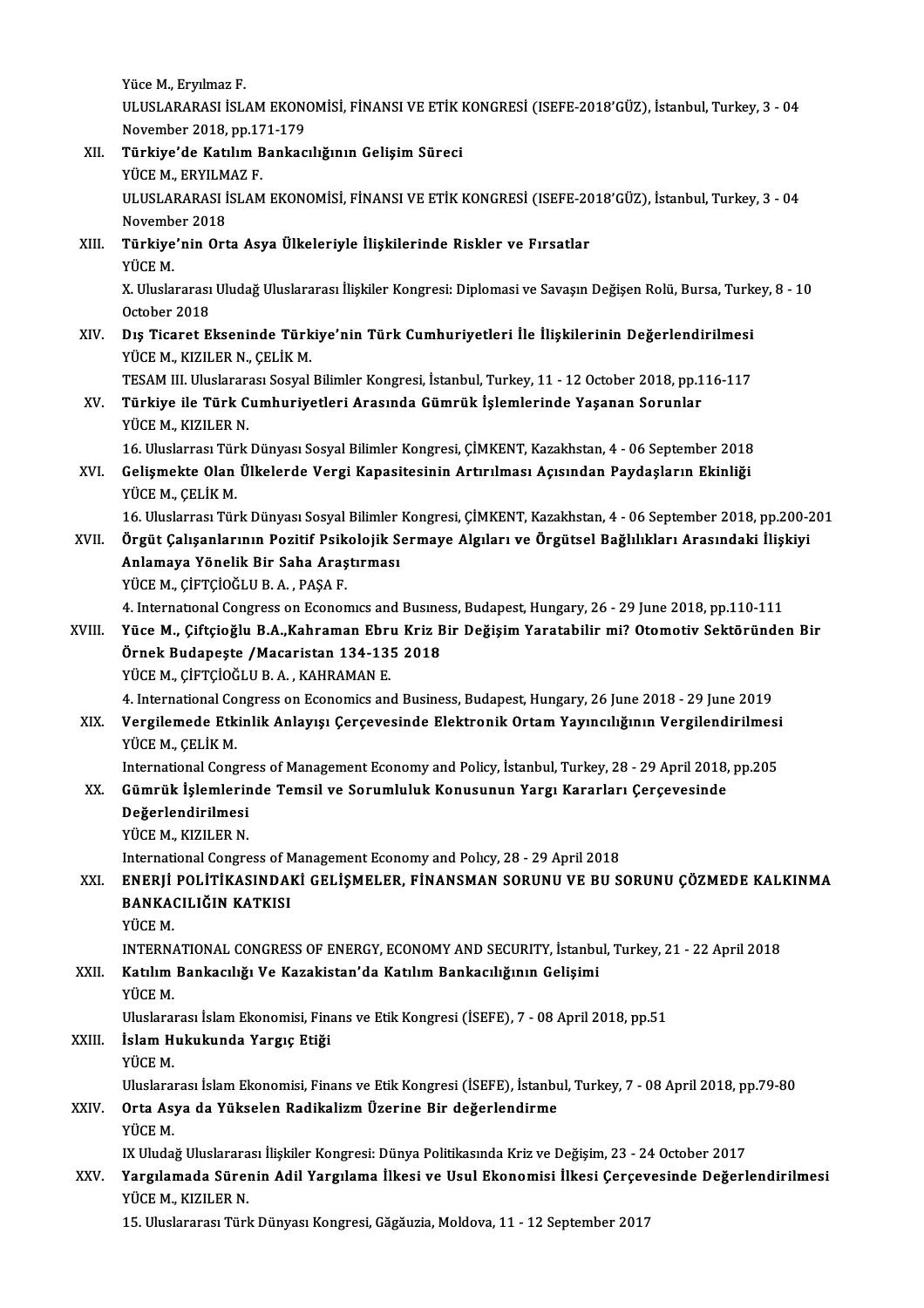| XXVI.        | TÜRKİYE'DE TRANSFER FİYATLANDIRMASI YOLUYLA ÖRTÜLÜ KAZANÇ DAĞITIMININ ÖNLENMESİNE<br>YÖNELIK BEPS EYLEM PLANINA UYUM ÇALIŞMALARI: MALIYE BAKANLIĞI GELIR İDARESİ<br>BAŞKANLIĞI İLE ANLAŞMA USULÜ<br>YÜCE M, ÇELİK M. |
|--------------|----------------------------------------------------------------------------------------------------------------------------------------------------------------------------------------------------------------------|
|              | INTERNATIONAL TURKISH WORLD STRATEGIC RESEARCH CONGRESS 2017, Antalya, Turkey, 2 - 05 November<br>2017, pp.43-44                                                                                                     |
| XXVII.       | Türk Vergi Hukuku nda Sahte ve Muhteviyatı İtibariyle Yanıltıcı Belge Konusunun Danıştay Kararlar<br>Çerçevesinde Değerlendirilmesi<br>YÜCE M., KIZILER N.                                                           |
| XXVIII.      | Uluslararası Türk Dünyası Stratejik Araştırmalar Kongresi, Antalya, Turkey, 2 - 05 November 2017<br>Türkiye ile Türk Dünyası Arasındaki Sosyo-Ekonomik İlişkilerin Seyri Üzerinde Bir Değerlendirme<br>YÜCE M.       |
| XXIX         | II. TESAM ULUSLARARASI SOSYAL BİLİMLER KONGRESİ, Bursa, Turkey, 1 - 02 November 2017<br>Gelir Dağılımın İyileştirilmesinde Bir Araç Olarak Zekât Müessesesi ve Müslüman Ülkelerdeki<br>Etkinliği                     |
|              | YÜCE M, ÇELİK M.<br>INTERNATIONAL CONGRESS OFISLAMIC ECONOMY, FINANCEAND ETHICS (ISEFE), İstanbul, Turkey, 28 - 29<br>October 2017, pp 28-29                                                                         |
| XXX.         | Brexit Sonrası Dönemde Türkiye-AB İlişkileri<br>YÜCE M.                                                                                                                                                              |
| XXXI.        | International Congress of Management, Economy and Policy / ICOMEP'xx17, İstanbul, Turkey, 20 - 21 May 2017<br>DAMGA VERGISI K. SÖZLEŞMELERE İLİŞKİN ÖZEL DURUMLAR<br>YÜCE M., KIZILER N.                             |
| XXXII.       | Türk Dünyası Stratejik Araştırmalar Kongresi, Turkey, 2 - 05 November 2017<br>Ölçülülük İlkesi<br>YÜCE M                                                                                                             |
| XXXIII.      | International Congress of Management Economy and Policy, İstanbul, Turkey, 17 - 18 October 2017<br>The Effect of Electronization on Tax Law in Tax Application                                                       |
| <b>XXXIV</b> | ÖZ E. YÜCE M.<br>32nd International Public finance Conference/TR, Antalya, Turkey, 10 - 14 May 2017, pp.293-296<br>Kerimov Sonrası Dönemde Özbekistan ı Bekleyen Risk ve Fırsatlar                                   |
|              | YÜCE M.<br>VIII: Uludağ Uluslararası İlişkiler Sempozyumu:Küresel ve Bölgesel Sistemde Devlet ve Devletdışı Aktörler, Bursa,<br>Turkey, 28 - 29 November 2016, pp.97                                                 |
| XXXV.        | Electronic Notification in Turkish Tax Law and Analysis of the Problems to be Encountered in<br>Practice<br>YÜCE M, ÇELİK M.                                                                                         |
|              | International Balkan and Near Eastern Social Sciences Conference Series, Prilep, Macedonia, 28 - 30 October 2016,<br>pp.893                                                                                          |
| <b>XXXVI</b> | Avrupa İnsan Hakları Mahkemesi İçtihatları VeTürk Anayasa Mahkemesine Bireysel Başvuru<br>Kapsamında Vergisel Davalarda Adil Yargılama Hakkının Korunması<br>YÜCE M, MERCİMEK F.                                     |
| XXXVII.      | 2. International Congress On Economics and Businnes, 30 May - 03 June 2016, pp.1548-1562<br>Türk Vergi Hukukunda Elektronik Tebligat ve Uygulamada Karşılaşılabilecek Sorunların Analizi<br>YÜCE M, ÇELİK M          |
| XXXVIII.     | International Balkan and Near Eastern Social Sciences Conference Series, Prilep, Macedonia, 28 - 30 October 2016<br>KIRGIZ CUMHURİYETİ VERGİ SİSTEMİNİN DEĞERLENDİRİLMESİ VEBAZI ÖNERİLER<br>YÜCE M.                 |
|              | Uluslararası Dünden Bugüne Türkiye- Kırgısistan İlişkileri Sempozyumu, Kastamonu, Turkey, 22 - 24 May 2015,<br>pp 23-29                                                                                              |
| <b>XXXIX</b> | VERGİLEMEDE MÜKELLEF HAKLARI VE TÜRKİYE DEKİ DURUMU                                                                                                                                                                  |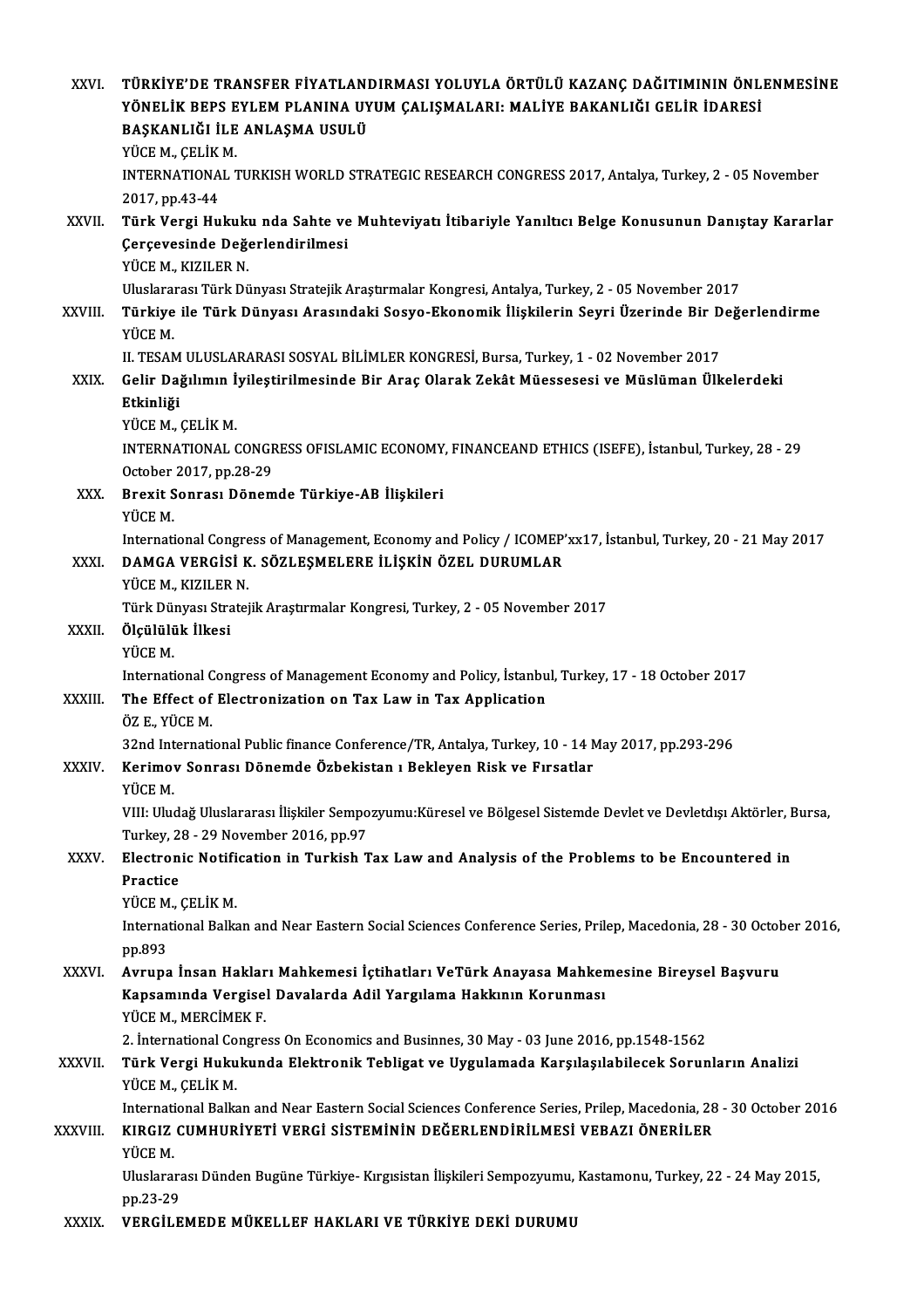YÜCEM.

YÜCE M.<br>1. Uluslararası Ekonomi Yönetimi ve Pazar Araştırmaları Kongresi, İstanbul, Turkey, 3 - 04 December 2015<br>Türk Hukukunda Vergi Tehlisatı ve Karalasılan Sonunlara Gözüm Önerileri

# YÜCE M.<br>1. Uluslararası Ekonomi Yönetimi ve Pazar Araştırmaları Kongresi, İstanbul, Turkey, 3<br>XL. Türk Hukukunda Vergi Tebligatı ve Karşılaşılan Sorunlara Çözüm Önerileri<br><sup>Vüce M.</sup> Cel<sup>il: M</sup> 1. Uluslararası El<br><mark>Türk Hukukuno</mark><br>Yüce M., Çelik M.<br>12. Uluslararası <sup>7</sup> Türk Hukukunda Vergi Tebligatı ve Karşılaşılan Sorunlara Çözüm Önerileri<br>Yüce M., Çelik M.<br>13. Uluslararası Türk Dünyası Sosyal Bilimler Kongresi, Baku, Azerbaijan, 28 - 30 October 2015, pp.611-622<br>Balkanlarda Yatırım İmka

# Yüce M., Çelik M.<br>13. Uluslararası Türk Dünyası Sosyal Bilimler Kongresi, Baku, Azerbaijan, 28 - 30 (XLI. Balkanlarda Yatırım İmkanları Karşılaşılan Sorunlar ve Çözüm Önerileri<br>19. YÜCE M., MERCİMEK F. 13. Uluslararası Türk D<br><mark>Balkanlarda Yatırım</mark><br>YÜCE M., MERCİMEK F.<br>1st INTERNATIONAL *C*

Balkanlarda Yatırım İmkanları Karşılaşılan Sorunlar ve Çözüm Önerileri<br>YÜCE M., MERCİMEK F.<br>1st INTERNATIONAL CONGRESS ON ECONOMICS AND BUSINESS (ICEB'15), Gostivar, Macedonia, 10 - 14 June<br>2015 **YÜCE<br>1st IN<br>2015<br>Mölli** 1st INTERNATIONAL CONGRESS ON ECONOMICS AND BUSINESS (ICEB'15), Gostivar, Macedonia, 10 - 14 June<br>2015<br>XLII. Mülkiyet Hakkı Bağlamında Vergilemede Ve Vergi Uyuşmazlıkların Çözümünde Ölçülülük İlkesinin<br>Ilyaylama Alanı

## 2015<br>Mülkiyet Hakkı<br>Uygulama Alanı<br><sup>Vüçe Marecim</sup> Mülkiyet Hakkı Bağla<br>Uygulama Alanı<br>YÜCE M., MERCİMEK F.<br>13 Uluslaranası Türk D Uygulama Alanı<br>13. Uluslararası Türk Dünyası Sosyal Bilimler Kongresi, Baku, Azerbaijan, 28 - 30 October 2015<br>13. Uluslararası Türk Dünyası Sosyal Bilimler Kongresi, Baku, Azerbaijan, 28 - 30 October 2015

# YÜCE M., MERCİMEK F.<br>13. Uluslararası Türk Dünyası Sosyal Bilimler Kongresi, Baku, Azer<br>XLIII. Vergi Politikalarında Yeni Gelişmeler Dualist Vergi Sistemi<br>VÜCE M. TANER E 13. Uluslararası Tü:<br>Vergi Politikaları<br>YÜCE M., TANER E.<br>12. Uluslararası Tü:

Vergi Politikalarında Yeni Gelişmeler Dualist Vergi Sistemi<br>YÜCE M., TANER E.<br>13. Uluslararası Türk Dünyası Sosyal Bilimler Kongresi, Baku, Azerbaijan, 28 - 30 October 2015<br>Kunusistan Ekonomisinin Sorbost Biyasa Ekonomisin

# YÜCE M., TANER E.<br>13. Uluslararası Türk Dünyası Sosyal Bilimler Kongresi, Baku, Azerbaijan, 28 - 30 October 2015<br>XLIV. Kırgızistan Ekonomisinin Serbest Piyasa Ekonomisine Uyumu konusunda Yaşanan Sıkıntılar<br>YÜCE M. 13. Ulus<mark>l</mark><br>Kırgızis<br>YÜCE M.<br>E Uluslar Kırgızistan Ekonomisinin Serbest Piyasa Ekonomisine Uyumu konusunda Yaşanan Sı<br>YÜCE M.<br>5.Uluslararası Türk Dünyası Sosyal Bilimler Kongresi, Celalabat, Kyrgyzstan, 1 - 04 March 2007<br>Kırgız Türklerinin Evlenme Celeneği

- XLV. Kırgız Türklerinin Evlenme Geleneği 5.Uluslar<br><mark>Kırgız T</mark><br>YÜCE M.<br>Dördüne
	-

Dördüncü Uluslararası Türk Dünyası Sosyal Bilimler Kongresi, Kyrgyzstan, 28 June 2006

# YÜCE M.<br>Dördüncü Uluslararası Türk Dünyası Sosyal Bilimler Kongresi, Ky<br>XLVI. Küreselleşen Dünyada Kırgızistan Ekonomisinin Konumu<br>vüce M Dördün<mark>c</mark><br>**Küresel**<br>YÜCE M.

Küreselleşen Dünyada Kırgızistan Ekonomisinin Konumu<br>YÜCE M.<br>Birinci Uluslararası Türk Dünyası Sosyal Bilimler Kongresi: Türk Cumhuriyet ve Topluluklarının Sovyetler<br>Sonrasında Sosya Ekonomik Dağisme ve Celismeleri, Kurguz YÜCE M.<br>Birinci Uluslararası Türk Dünyası Sosyal Bilimler Kongresi: Türk Cumhuriyet ve Top<br>Sonrasında Sosyo-Ekonomik Değişme ve Gelişmeleri, Kyrgyzstan, 21 - 25 May 2003<br>Kıngızistan'da Mükallaflarin Vergi Bilingi Üzerine B Sonrasında Sosyo-Ekonomik Değişme ve Gelişmeleri, Kyrgyzstan, 21 - 25 May 2003

## XLVII. Kırgızistan'da Mükelleflerin Vergi Bilinci Üzerine Bir Anket Çalışması<br>YÜCE M.

Kırgızistan'da Mükelleflerin Vergi Bilinci Üzerine Bir Anket Çalışması<br>YÜCE M.<br>Günümüz Koşullarında Maliye Kredi Sisteminin Gelişme Perspektifleri, Uluslararası Konferans, Kyrgyzstan, 05 May YÜCE<br>Günür<br>2005<br>Versi Günümüz Koşullarında Maliye Kredi Sisteminin Gelişme Perspektifleri, Uluslararası<br>2005<br>XLVIII. Verginin Mali Amacı Açısından Kırgız Vergi Sisteminin Değerlendirilmesi<br>vüce M

# 2005<br>Verginin Mali Amacı Açısından Kırgız Vergi Sisteminin Değerlendirilmesi<br>YÜCE M.

Verginin Mali Amacı Açısından Kırgız Vergi Sisteminin Değerlendirilmesi<br>YÜCE M.<br>Proceedings of The First International Conferance on The Fiscal Policies in Transition Economies, Kyrgyzstan, 10 -YÜCE M.<br>Proceedings of The l<br>11 November 2004<br>Tünkivelde 1090 Proceedings of The First International Conferance on The Fiscal Policies in Transition Economies, Kyrgyzstar<br>11 November 2004<br>XLIX. TÜRKİYE'DE 1980-200 0 DÖNEMİND E GERÇEKLEŞEN GELİR DAĞILIMININ İSTENEN VERGİ İLE

## 11 November 2004<br>TÜRKİYE'DE 1980-200 0 DÖNEMİND E GERÇ<br>EĞİTİM VE SAĞLIK HARCAMALAR I İLİŞKİSİ<br>YÜCEM, BALAMITM TÜRKİYE'DE 1980-2<br>EĞİTİM VE SAĞLIK I<br>YÜCE M., PALAMUT M.<br>YVI Türkiye Maliye Sen EĞİTİM VE SAĞLIK HARCAMALAR I İLİŞKİSİ<br>YÜCE M., PALAMUT M.<br>XVI Türkiye Maliye Sempozyumu, Antalya, Turkey, 16 May 2002

#### Supported Projects

Supported Projects<br>Yüce M., Yürekli S., Gedik G., Çelik M., Erasmus Project, Becoming Aware of Disability: Developing a Curriculum Based on<br>Cognitive Evelytion in Higher Education, 2019, ................................... Eupported Trojects<br>Tüce M., Yürekli S., Gedik G., Çelik M., Erasmus Project,<br>Cognitive Evolution in Higher Education, 2019 - 2021<br>VÜCE M. Project Supported by Other Official Institutio Yüce M., Yürekli S., Gedik G., Çelik M., Erasmus Project, Becoming Aware of Disability: Developing a Curriculum Based<br>Cognitive Evolution in Higher Education, 2019 - 2021<br>YÜCE M., Project Supported by Other Official Instit

Cognitive Evolution in Higher Educa<br>YÜCE M., Project Supported by Othe<br>GÜNCEL MESELELER, 2019 - 2019<br>YÜCE M. Project Supported by Othe YÜCE M., Project Supported by Other Official Institutions, SAĞLIK EKONOMİSİ VE SAĞLIK POLİTİKALAF<br>GÜNCEL MESELELER, 2019 - 2019<br>YÜCE M., Project Supported by Other Private Institutions, Politik İslam Ekonomisi Projesi, 201

GÜNCEL MESELELER, 2019 - 2019<br>YÜCE M., Project Supported by Other Private Institutions, Politik İslam Ekonomisi Projesi, 2018 - 2018<br>Eryılmaz F., Yüce M., Erdoğan S., Project Supported by Other Private Institutions, İSLAMİ YÜCE M., Project Supported by Other Private Institutions, Politik İslam<br>Eryılmaz F., Yüce M., Erdoğan S., Project Supported by Other Private<br>AÇISINDAN GELİŞMEKTE OLAN ÜLKE DENEYİMLERİ, 2018 - 2018<br>YÜCE M. Project Supported Eryılmaz F., Yüce M., Erdoğan S., Project Supported by Other Private Institutions, İSLAMİ BANKACILIK VE İSLAMİ FİNANS<br>AÇISINDAN GELİŞMEKTE OLAN ÜLKE DENEYİMLERİ, 2018 - 2018<br>YÜCE M., Project Supported by Higher Education I

AÇISINDAN GELİŞMEKTE OLAN ÜLKE DENEYİMLERİ, 2018 - 2018<br>YÜCE M., Project Supported by Higher Education Institutions, National Hybridity Project: Innovative Governance, Judicial<br>and Sociological Approaches, 2013 - 2015